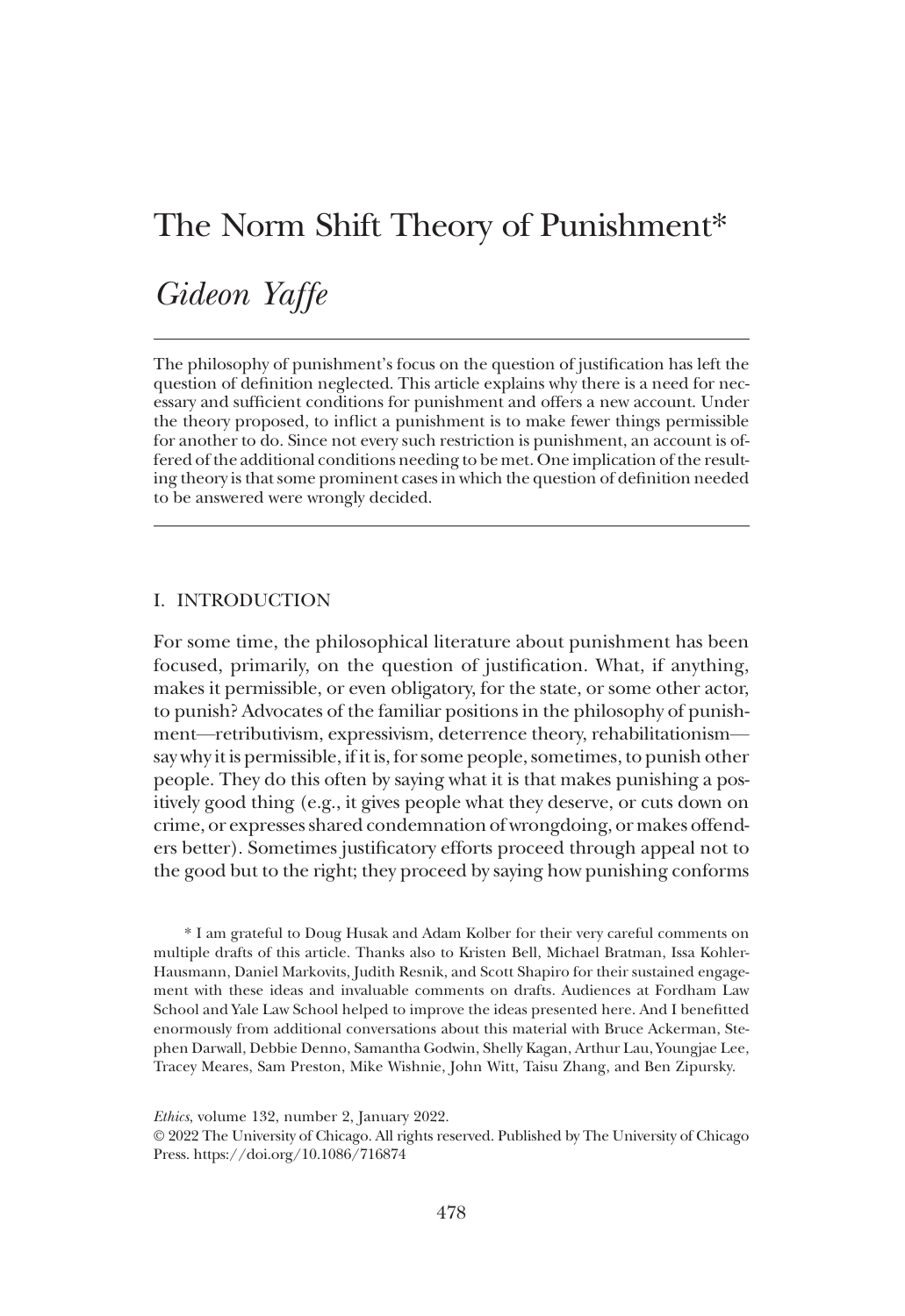to moral principles dictating how we are allowed, or required, to live (e.g., perhaps we may or ought to shun wrongdoing, or stand with victims). Even abolitionists about state punishment have been focused on the question of justification, although, unlike the other theorists, they believe that it has no acceptable answer.

The focus on the question of justification has left another question neglected: the question of definition. What are the necessary and sufficient conditions under which what one person does to another rightly bears the label"punishment"? When we focus on the variety of ways in which government imposes unwanted burdens on citizens, we find that an answer to the question of definition is badly needed. It is frequently the case that the conditions that must be met for it to be permissible for the government to do something to someone vary with the punitive status of that which it wishes to do. The government cannot permissibly punish the excused, for instance, but can permissibly quarantine them. The reason: quarantine is not punishment, and excuses shield only from punitive treatment. So, it's no argument against quarantine that it's not your fault you are sick, whereas if quarantine were punishment, this would be a good argument against imposing it. An answer to the question of definition, then, is essential to those tasked with determining whether the government has the right to impose a particular unwanted burden on a citizen.

Answering the neglected question of definition is the primary aim of this article. What is proposed is that a punishment is a distinctive limitation not on what another person can do but on what another person is allowed to do. To punish is to inflict a normative change. As we will see, what is especially in need of explanation is what is distinctive about those limitations on what a person can do that are properly labeled as punishments. In what follows, this simple idea is developed and its wide-ranging implications are explained.

# II. THE IMPORTANCE OF BEING PUNISHMENT

# A. The Definitional Stop and the Punitive Restrictions

The question of definition was not always neglected. Before H. L. A. Hart's famous essay, "Prologomenon to the Principles of Punishment,"<sup>1</sup> theorists frequently preceded their answer to the question of justification with an account of the necessary and sufficient conditions under which what one person does to another is a punishment. After all, the thought was, if you want to know whether and why it's permissible for people to punish each other, you first need to know what treatments of people by each other you are inquiring about.

1. H. L. A. Hart, "Prologomenon to the Principles of Punishment," in [Punishment and](https://www.journals.uchicago.edu/action/showLinks?crossref=10.1093%2Facprof%3Aoso%2F9780199534777.003.0001&citationId=p_n_1) [Responsibility: Essays in the Philosophy of Law](https://www.journals.uchicago.edu/action/showLinks?crossref=10.1093%2Facprof%3Aoso%2F9780199534777.003.0001&citationId=p_n_1) (Oxford: Oxford University Press, 2008), 1-27.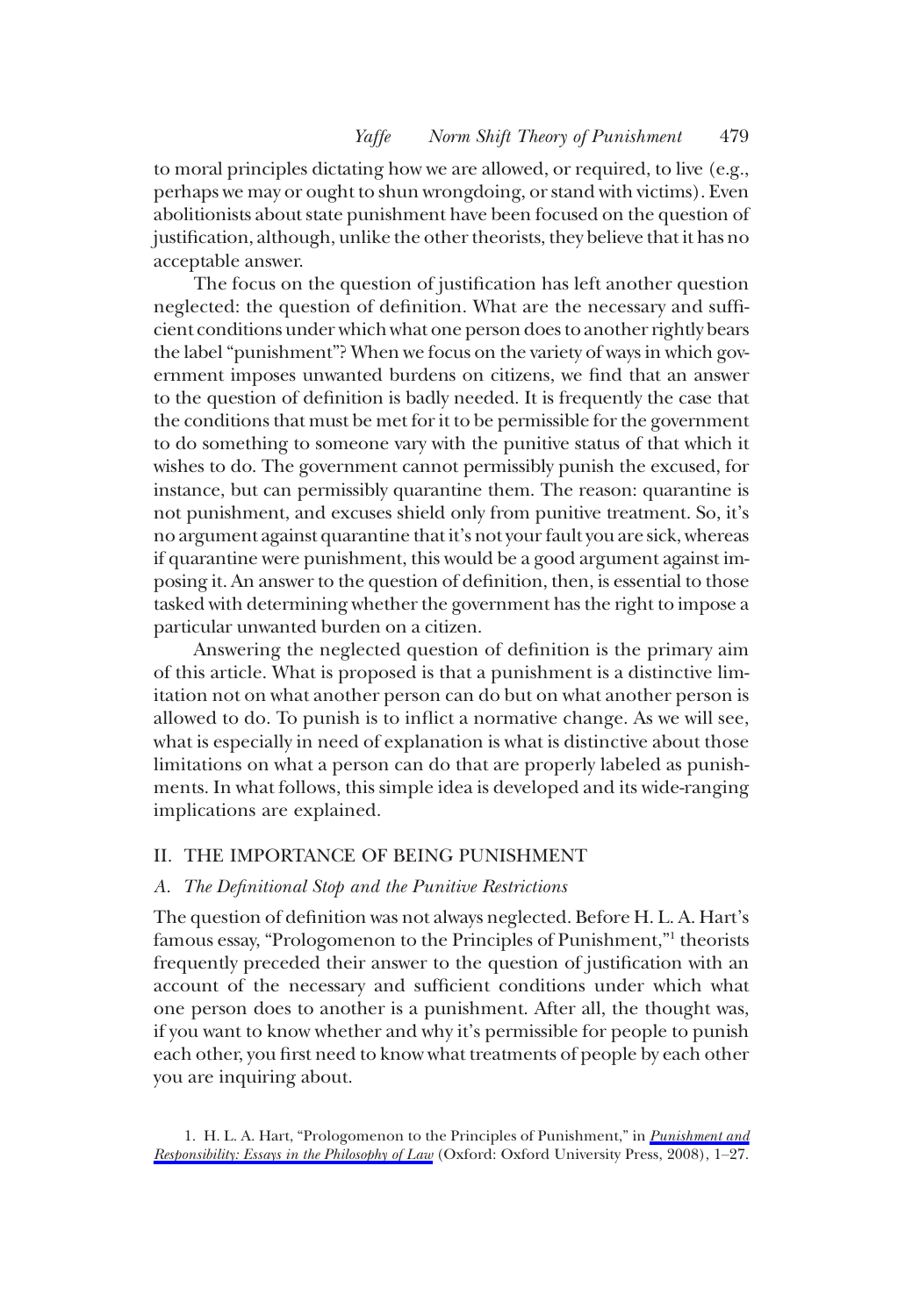So, we have this from Thomas Hobbes: "A PUNISHMENT, is an Evill inflicted by publique Authority, on him that hath done, or omitted that which is Judged by the same Authority to be a Transgression of the Law; to the end that the will of men may thereby the better be disposed to obedience."<sup>2</sup> And, a few hundred years later, we have this from Anthony Flew: "I propose ... that we take as parts of the meaning of 'punishment', in the primary sense, at least five elements. First, it must be an evil, an unpleasantness, to the victim... Second, it must (at least be supposed to) be for an offence... Third, it must (at least be supposed to) be of the offender.... Fourth, it must be the work of personal agencies... . Fifth, in a standard case punishment has to (be at least supposed to) be imposed by virtue of some special authority, conferred through or by the institutions against the laws or rules of which the offence has been committed."<sup>3</sup> These definitions exclude a great deal. Notably, treatments of those who are known not to have committed any past offense are not punishments under either definition. Nor are private acts of vengeance, since they are not done with even the color of any form of authorization, such as public authorization. And for both Hobbes and Flew these exclusions are put to work. No one will deny that "punishment" of the innocent and private acts of vengeance against the guilty are both impermissible. But one could explain why punishments are permissible without also explaining why various nonpunishments, such as these, are impermissible. A theory of punishment's justification, that is, does not aspire to be a full moral theory, allowing classification of any act as permissible or impermissible. We would not demand that Hobbes or Flew explain why we are not allowed to steal other people's things; stealing is not punishment, and so its moral features are not among those that a theory of punishment's justification need explain. And, similarly, one might think, it is too much to demand that Hobbes or Flew explain why we are not permitted to "punish" the innocent or engage in private acts of vengeance. Since these are not punishments, the thought is, their impermissibility is not something that an answer to the question of justification need explain.

Hart's discussion of what he calls "the definitional stop," however, seemed to many to show there to be something fishy about the work that Hobbes and Flew, and others, hope to do with their answers to the question of definition. Whether you call it "punishment" or not, if something that one person does to another shares all the features of punishments that are appealed to in justifying them and, like punishment, lacks features that would undermine that justification, then it, too, should be justified for the same reason that punishments are. If it is not, in fact, justified, then

<sup>2.</sup> Thomas Hobbes, Leviathan, ed. Richard Tuck (Cambridge: Cambridge University Press, 1996), 2.28.

<sup>3.</sup> Antony Flew, "The Justification of Punishment," [Journal of Philosophy](https://www.journals.uchicago.edu/action/showLinks?crossref=10.1017%2FS0031819100067152&citationId=p_n_3) 29 (1954): 291–307, 293–94.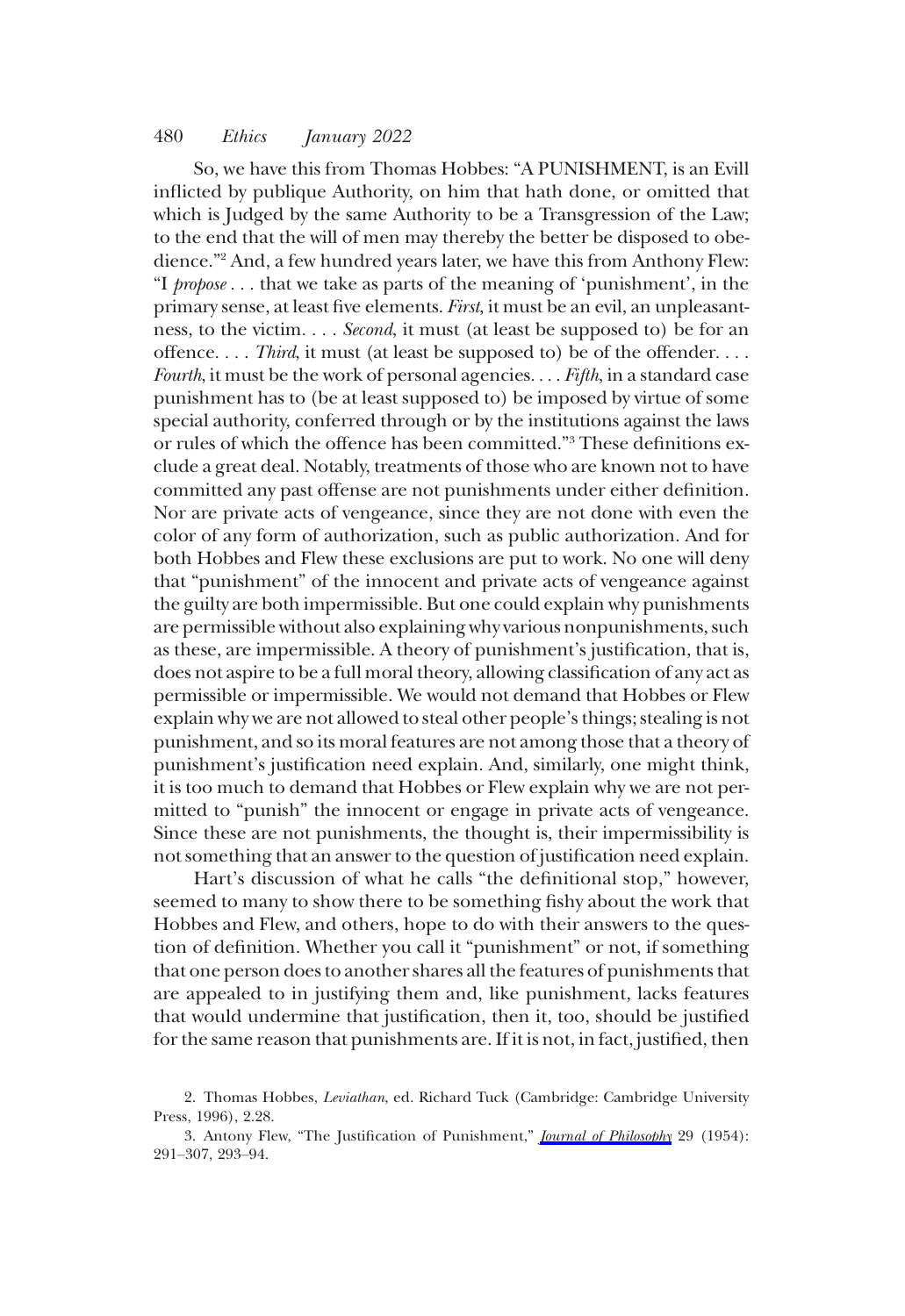that shows that undisclosed moral work is being done by the features of it that disqualify it from the label "punishment," that is, it shows that the proposed answer to the question of justification is incomplete. Say punishments are claimed to be justified because they "dispose men to obedience." It follows that if private acts of vengeance similarly dispose men, then they, too, are justified. Since they are not, the advocate of this Hobbesian answer to the question of justification must explain this. The explanation must identify a role that public authorization plays in justifying punishment, since that's the feature that distinguishes punishments from private acts of vengeance. To note that private acts of vengeance are not punishments does no argumentative work.

One lesson one might take is that if you have an adequate answer to the question of justification, you do not need an answer to the question of definition. Imagine that all those things that we do to others that have qualities XYZ are, thanks to having these qualities, morally permissible. If the justified punishments have these qualities, then we have explained why they are permissible, and so we have answered the question of justification. This is true even if there is at most imperfect overlap between those treatments of others that are XYZ and those treatments that are punishments.

From this viewpoint, the question of definition is the plaything of those who care about the boundaries of ordinary concepts even when they are morally irrelevant. Insofar as the primary question for theorists is the question of justification, then, it is no surprise that philosophers, in the wake of Hart, mostly stopped trying to identify the necessary and sufficient conditions of punishment.

This, however, is a mistake. The question of definition matters politically and morally independently of the question of justification. State punishments are subject to a variety of restrictions that do not apply to the state imposition of various nonpunitive burdens. For this reason, the question of definition is sometimes fiercely litigated. Consider an example: forced sex offender registration.

In 1994, the US Congress passed "Megan's Law." The law required each state to pass its own law under which those who had been convicted of sex crimes were required to register with local law enforcement and to provide their addresses. States were then required to make that information accessible to the public through paper fliers or, later, through the internet. A 2006 update, "The Adam Walsh Act," specified additional requirements for the registries. For instance, it required states' registration laws to require sex offenders to appear in person to register and to be fingerprinted.<sup>4</sup>

In 2006, Alaska's "Megan's Law" was challenged by a man who had been convicted of a sex crime in 1984, imprisoned for six years, and released in 1990, years before the passage of either the federal Megan's

<sup>4.</sup> The current law is 34 U.S.C.A. § 2090.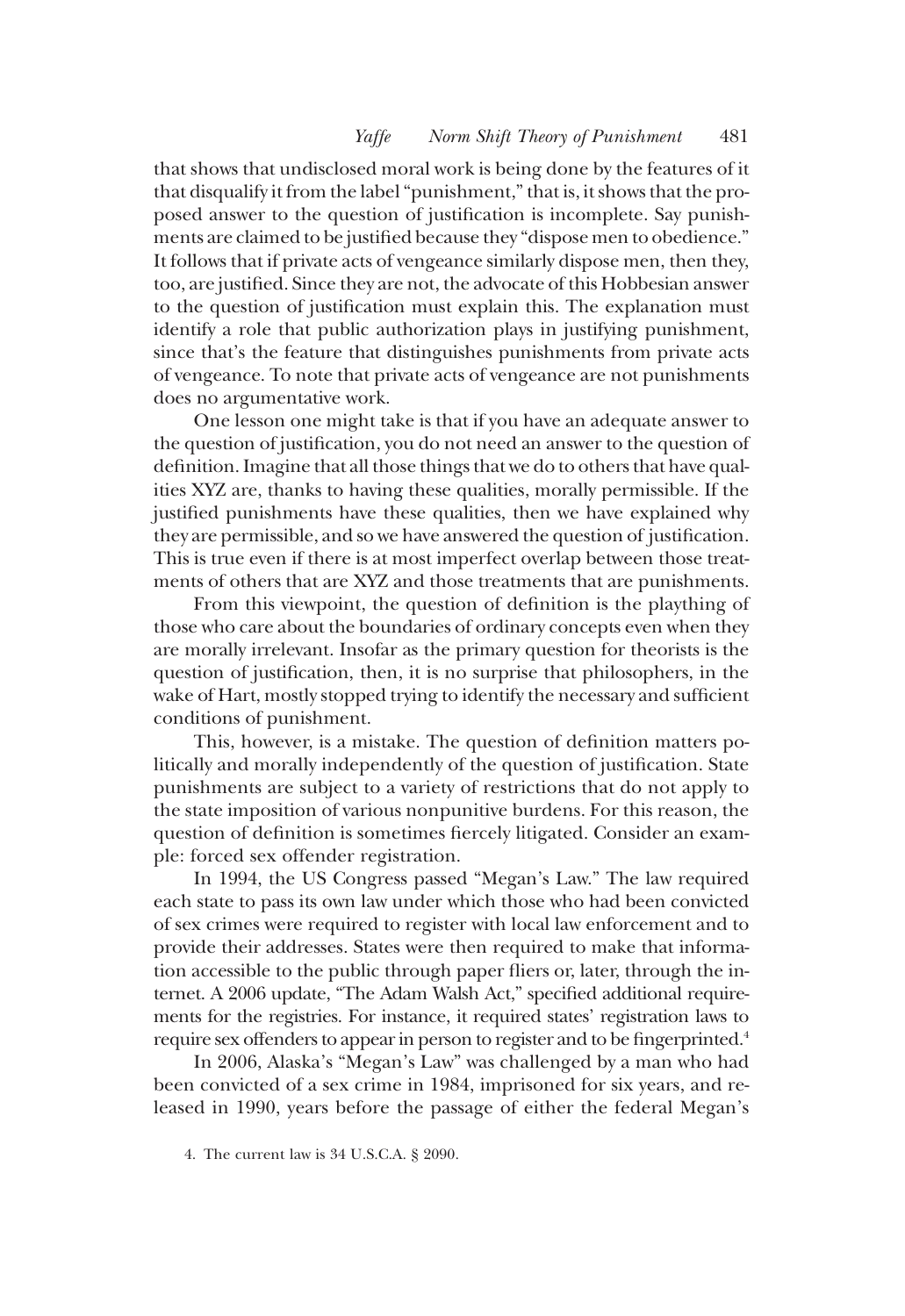Law or Alaska's law, which was passed to comply with the federal mandate. The case, Smith v. Doe (538 U.S. 84), came before the Supreme Court. Doe (as he was called for the purposes of the case) challenged Alaska's law on ex post facto grounds. The US Constitution bars ex post facto laws: laws imposing a burden today on people for behavior that preceded the passage of the law. A line of cases established that the burdens in question had to be punishments for this exclusion to apply.5 The Constitution does not bar, for instance, laws that impose taxes on income earned prior to the law's passage, nor does it bar laws that impose quarantine on people who contracted contagious illnesses prior to the law's passage. The ex post facto clauses of the Constitution, that is, only bar inflicting punishments unthreatened at the time of the offense for which they are issued. The question, then, before the court in Smith v. Doe was whether forced sex offender registration is punishment. To decide the case in a principled way, then, the court needed an answer to the question of definition.

It is possible to view the case in a way that bypasses the question of definition. We might just ask whether it is morally justified to force sex offenders to register without ever engaging with the question of whether forced registration is punishment. Many factors, including but not limited to the inefficacy of registration in reducing sexual violence and the inevitable expression of unchecked community condemnation and stigma that registration involves, are relevant to the ethical question. But it is important to see that the court does not—and, arguably, should not, given its institutional role in comparison to that of the legislature—engage with Doe's complaint in this way. Instead, the issue before the court concerned neither the moral justification of forced registration nor even the justification of punishment as a practice. Say abolitionists are right: we are unjustified in adopting a system of punishment and virtually always unjustified in punishing in specific cases. Still, it would be worse for a state that has unjustifiably adopted a system of punishment, and is contemplating what would be an unjustified punishment in a particular instance, to draw no distinction between ex post facto punishments and those that are threatened at the time of the offense. The ex post facto restriction, that is, is weighty even if forced registration is independently an ethical travesty, and it is weighty whether or not punishment is justified. The question of whether this weighty restriction burdens the government, which just is the question of definition, is important independently of the question of justification.

The point applies not just to the ex post facto restriction but to a wide variety of distinct restrictions on government action that apply if what the government is contemplating is punishment and frequently

<sup>5.</sup> Johannessen v. United States, 225 U.S. 227, 32 S. Ct. 613, 56 L. Ed. 1066 (1912). ("[The Ex Post Facto Clause's] prohibition is confined to laws respecting criminal punishments, and has no relation to retrospective legislation of any other description.")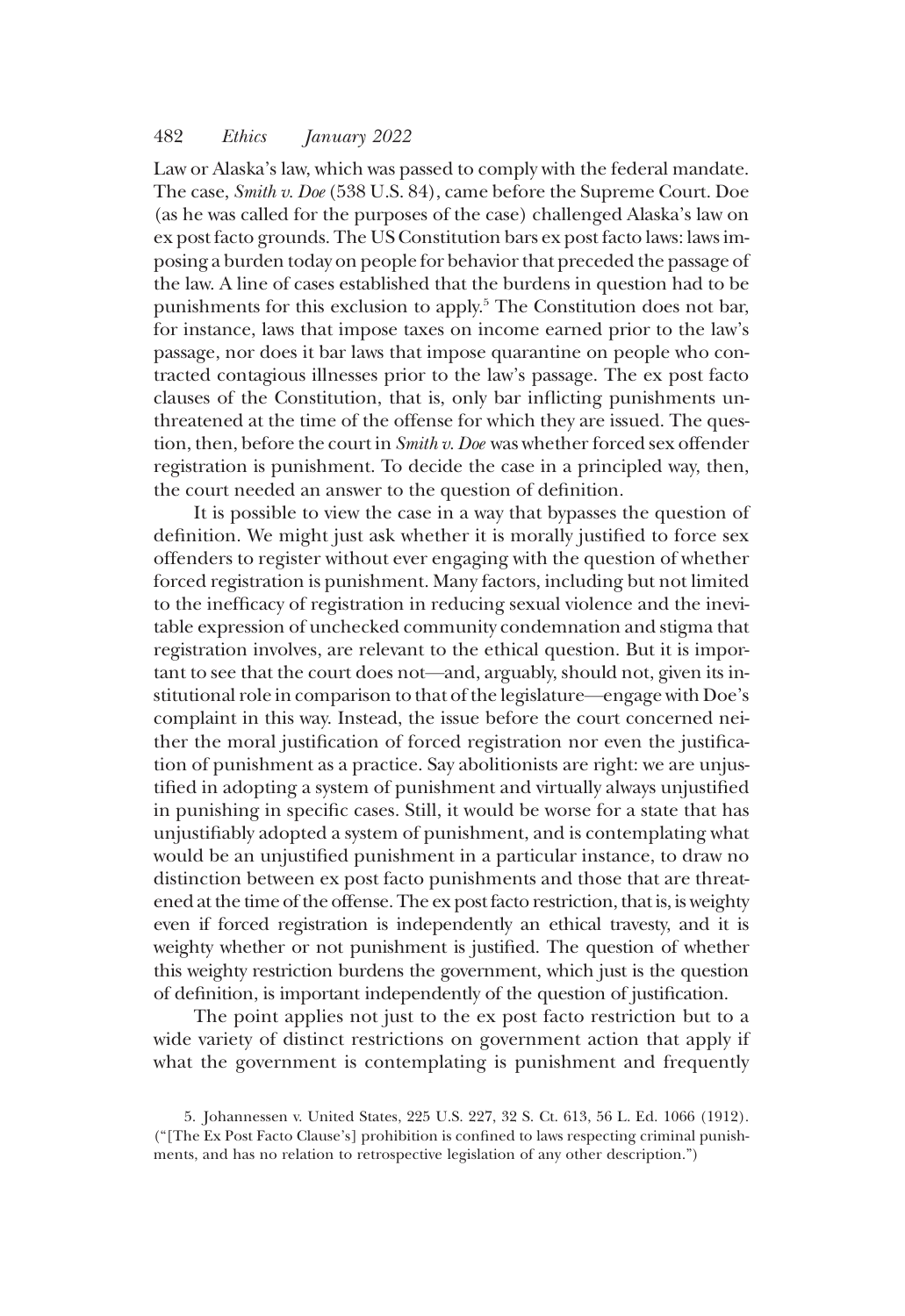do not apply if the government has something nonpunitive it would like to do. Consider, for instance, the principle of backward-looking proportionality according to which what we do to someone in light of a past act must be proportional to the severity of wrongdoing involved in it. Say that the six years Doe served for his crime was perfectly proportional to the wrongdoing involved in the offense, not a day too much or too little. Then, we would need to know whether forced registration is punishment to determine if the government was in conformity with the proportionality principle in forcing Doe to register. If forced registration is punishment, then the government cannot permissibly impose it on Doe for his offense, for the total punishment—incarceration plus forced registration—would thereby be disproportionally harsh; if not, then there is no reason to deny that Doe was given a proportional punishment since the only thing that enters into the calculation is the prison term he served.<sup>6</sup>

In fact, there are a suite of restrictions with which the government must comply if what it aims to impose is a punitive burden and which it might permissibly violate if the burden in question is not a punishment. The government cannot permissibly punish excused behavior, although it can do other unwanted things to people in light of their excused behavior: consider again quarantine of someone who got sick through no fault of her own. The government cannot punish disproportionally not just to wrongdoing, as just noted, but also to culpability for the past offense. The government cannot place someone in jeopardy of a punishment for an offense when it has previously placed that person in jeopardy of punishment for that very offense; by contrast, it can place someone in jeopardy of unwanted nonpunitive treatment after having previously placed her in jeopardy of punishment. The government cannot punish someone for status or for any state or event that does not include a voluntary act or omission. The government cannot punish for future behavior, even if certain

6. Proportionality turns not just on the definition of punishment but also on its severity. Whether Doe's prison term was proportional to his offense depends on how severe a punishment that prison term was (as well as how severe an offense he committed). Debates about how punishment severity is to be measured, including debates about the relevance and weight in those calculations of the subjective experience of the punished, are distinct from debates about the question of definition. Consider an analogy: One might think that the severity of a case of the flu is in part a function of patient age—the older the patient, the more severe the case. But one need not think that patient age is even part of any necessary or sufficient condition for having the flu. Similarly, answers to the question of definition do not constrain accounts of punishment severity. Rather, they set a limit on when such measures should be used in assessing the severity of that which the government does to someone; such measures are to be used only when what the government inflicts is punishment. Discussion of punishment severity has received useful discussion in recent years. As a start, see Adam Kolber, "The Subjective Experience of Punishment," Columbia Law Review 109 (2009): 182–236.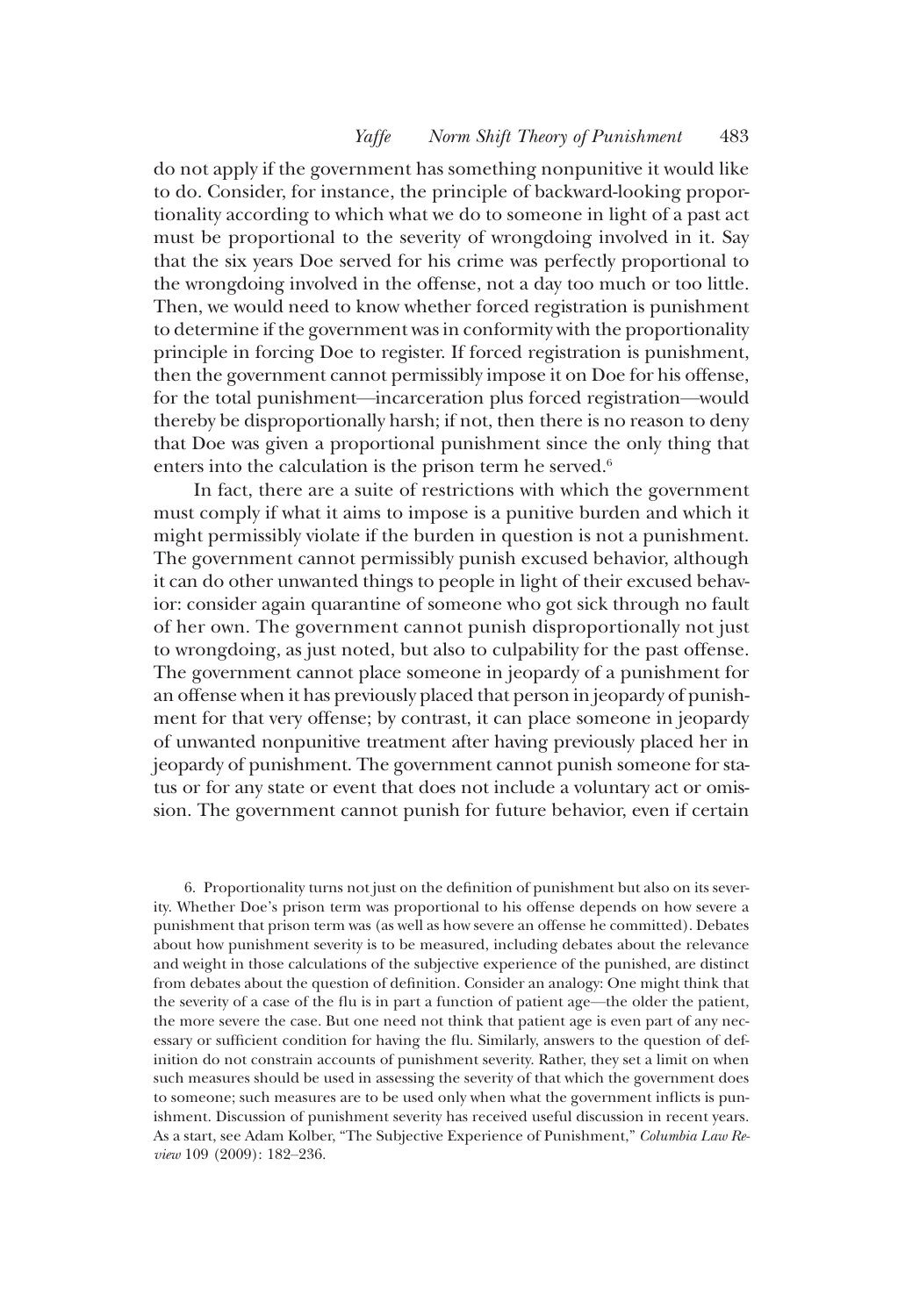beyond a reasonable doubt that the person will engage in that behavior. And so on; this list is not exhaustive.

Call this suite of necessary conditions for the permissibility of government punishment—restrictions that do not, as a set, restrain other government impositions of unwanted burdens—"the punitive restrictions." The punitive restrictions include the ex post facto restriction, the principles of proportionality to culpability and wrongdoing, the principle of excuse, double jeopardy, and so on. The punitive restrictions apply to the government's act of imposing burden P on person D in light of C if P is a punishment of D for C. P's punitive status is sufficient for the applicability of the punitive restrictions. In addition, however, the punitive status of P is often not just sufficient for the applicability of particular punitive restrictions but necessary. The constitutional ex post facto restriction applies, for instance, only if P is a punishment. It is true that some of the punitive restrictions also apply to government efforts to impose nonpunitive burdens on people. There are proportionality constraints on the imposition of tort damages, for instance. Still, it is frequently the case that a particular restriction applies if and only if the burden the government aims to impose is a punishment. And the full set of punitive restrictions apply if and only if P is a punishment.

The question of definition, then, is pressing. The government often has incentive to deny that what it wants to do to D is punishment—that is just what the government denied in Smith v. Doe. After all, if what it has in mind is not punishment, then there are at least some punitive restrictions with which it need not abide, and so it will often be allowed to inflict P on D despite the fact that it would thereby violate those restrictions. In fact, the majority in Smith v. Doe ruled that forced registration is not punishment and so ruled that the government need not abide by the ex post facto restriction in forcing registration.<sup>7</sup> The question is this: when is the government allowed to bypass the punitive restrictions, and when must it abide by them? This question often reduces to the question of definition: it must abide by the punitive restrictions just in case what it hopes to do is punish.

Why do the punitive restrictions, as a set, apply to punishing but not to other invasive and unpleasant things the government wants to do to people? The discussion here will not reach this question—what matters for our purposes is that they in fact apply only if what is contemplated is punishment, and not why they do. However, it is worth noting that there is no reason to expect a univocal answer to the question. Some restrictions might attach to punishment for some reasons, others for others. It seems likely, for instance, that the principle barring punishment for

<sup>7.</sup> State courts, in response to this federal ruling, established that in Alaska forced registration is punishment and so is subject to the ex post facto clause of the Alaska Constitution. See Doe v. State, 189 P.3d 999 (Alaska 2008).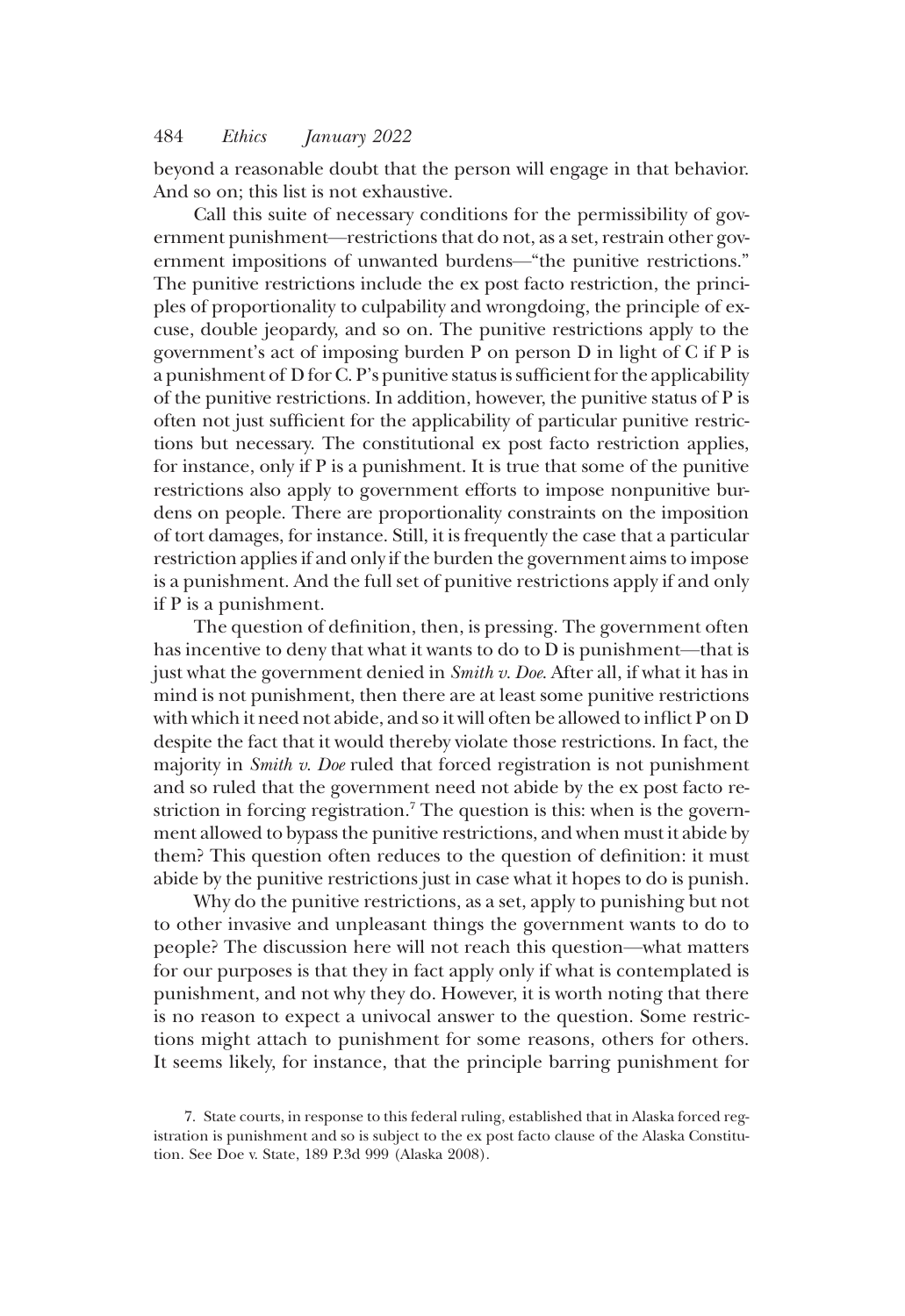excused conduct has its source in something about the act of holding another responsible, a genus of action of which punishing is a species. Holding another responsible is not the kind of thing that one can do permissibly unless one is sensitive to the possibility of excuse. Perhaps the proportionality principles are similar. By contrast, the ex post facto restriction probably attaches to punishing for reasons that are specific to the grounds for government legitimacy; a government that punished without abiding by this restriction acts wrongly, even if nongovernmental punishers would not. Or, at least, we should be open to this possibility. It is also possible that some punitive restrictions make sense because of contingent features of institutional design. Perhaps a double jeopardy rule makes sense because we have a system in which the government, rather than a private party, initiates the proceedings when punishment is at stake. If the government could initiate proceedings again when it fails to get the verdict it wants, this would result in abuse of power. Design a system in which the government never initiates such proceedings, and perhaps the double jeopardy restriction falls away. We should be open, anyway, to the possibility that this kind of rationale can be given for some punitive restrictions, although not for others.

To be open to pluralism about the rationales for the punitive restrictions—each might attach to punishment for a different reason—is to be open, correlatively, to the possibility that the normative pressures faced by would-be punishers are not of a single type. The problem of definition is important because those who aim to inflict something on another that is, in fact, a punishment are under normative pressure to conform to the punitive restrictions. But what is the nature of this normative pressure? Is it moral, legal, prudential, conceptual, logical, or metaphysical (or some combination thereof)? To be open to pluralism about the rationales for the punitive restrictions is to resist the call to answer this question. Perhaps to punish the excused is to commit a moral wrong. But this is consistent with the possibility that the pressures to conform to the ex post facto or the double jeopardy restrictions, or any other restrictions, are of a different sort entirely. Conformity with the punitive restrictions as a whole, then, is not rightly characterized as a demand of morality, or of legality, or of political legitimacy, or of prudence, or of any other single type. We should be open to this possibility. But it should not hamstring our efforts to answer the question of definition.

#### B. Punishment-by-Intention versus Punishment-by-Nature

The majority in *Smith v. Doe* uses an answer to the question of definition that was offered in earlier cases. Writing for the majority, Justice Kennedy explained that answer: "We must ascertain whether the legislature meant the statute to establish 'civil' proceedings. If the intention of the legislature was to impose punishment, that ends the inquiry. If, however, the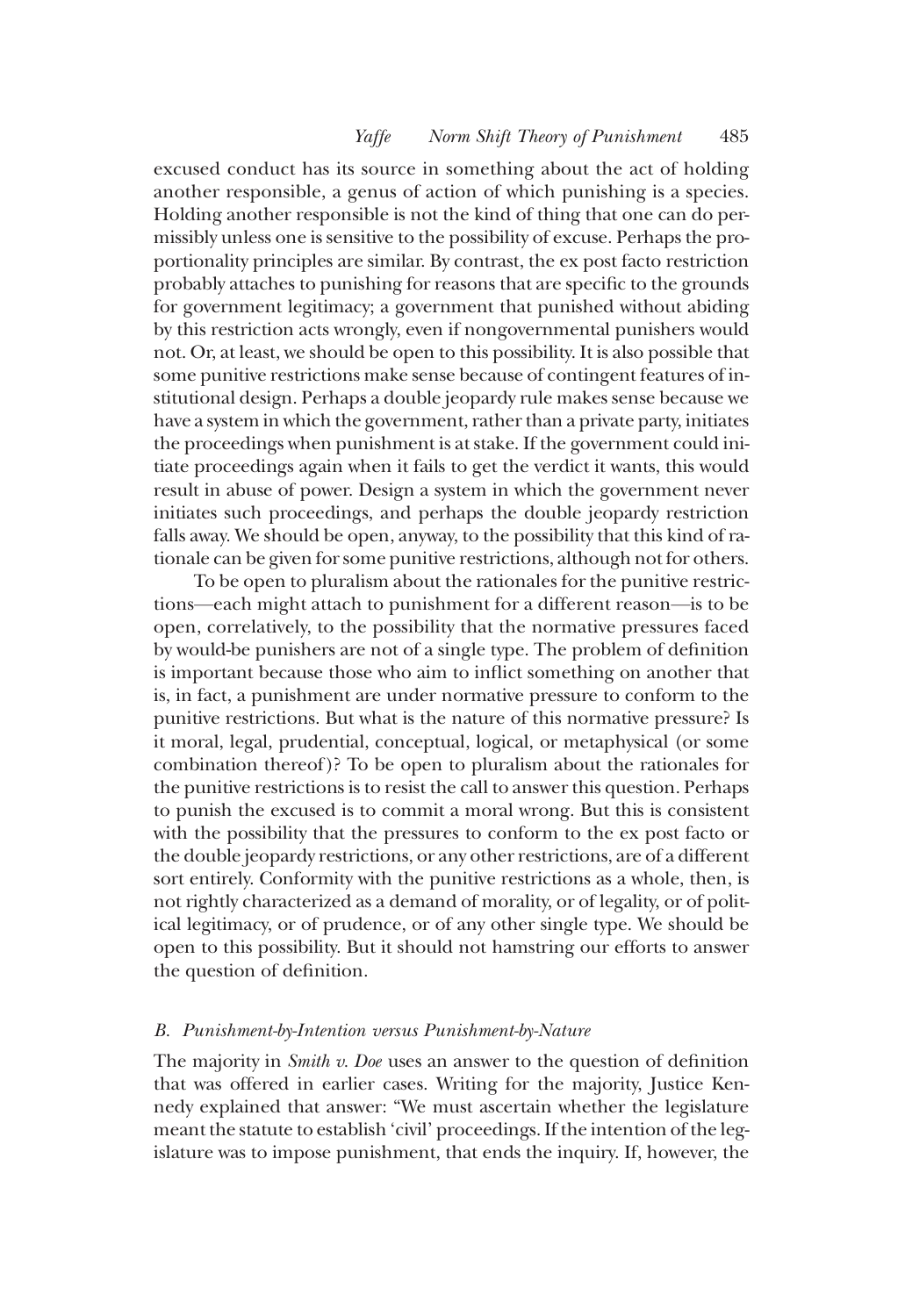intention was to enact a regulatory scheme that is civil and nonpunitive, we must further examine whether the statutory scheme is so punitive either in purpose or effect as to negate the State's intention to deem it 'civil.'"<sup>8</sup> So, Kennedy is identifying two overlapping but distinct sufficient conditions for punishment, what we might call "punishment-by-intention" and "punishment-by-nature." First, if the government intends that P should bear the label of punishment, then it does bear that label. The government can disavow that P is a punishment-by-intention by simply forming the intention to deny it the label of "punishment." The majority in Smith v. Doe held that forced registration is not a punishment-by-intention: the legislature did not intend for the label to attach.

This leaves the second category of punishment-by-nature. These are treatments that are "so punitive in purpose or effect" that the label attaches, despite the government's desire for it not to. The creation of this category by the courts serves to establish judicial oversight over the question of whether the government must abide by the punitive restrictions. The government has limited discretion over the question of whether what it wants to do is punishment. If it oversteps its bounds by refusing the label to some form of treatment that is too "punitive in purpose or effect," then the judiciary will force it to comply with the punitive restrictions. By stipulating the existence of the category of punishment-by-nature, the judiciary is freed from simply having to defer to the legislature's judgment as to whether to comply or bypass the punitive restrictions.

But although the desire for judicial oversight on this matter is laudable, we should also hope that the judiciary's decision on such a matter would fall out of the application of some independently specifiable criterion for punishment. That is, what we would like is for the judiciary to force the government to comply with the punitive restrictions thanks to the fact that what the government is contemplating doing is actually punishment, despite its desire not to label it that way. Held to this standard, what the court supplies is clearly inadequate. After all, to answer the question of whether P is too "punitive in purpose or effect," we must first determine if it is at all punitive in purpose or effect. And to determine that, we need to know when intended or actual effects are punishments, rather than nonpunishments. So, while the court reserves the right to label a treatment punishment, it provides us with no guidance about when that label is correctly applied, or when incorrectly. It does not answer the question of the necessary and sufficient conditions for punishment-by-nature but offers a circular criterion instead.

Notice, also, that the other category of punishment, punishment-byintention, is no more illuminatingly drawn. To say that from the judiciary's point of view a government-imposed burden will be treated as punishment

<sup>8.</sup> Smith v. Doe, 538 U.S. 84 (2003) at 1146.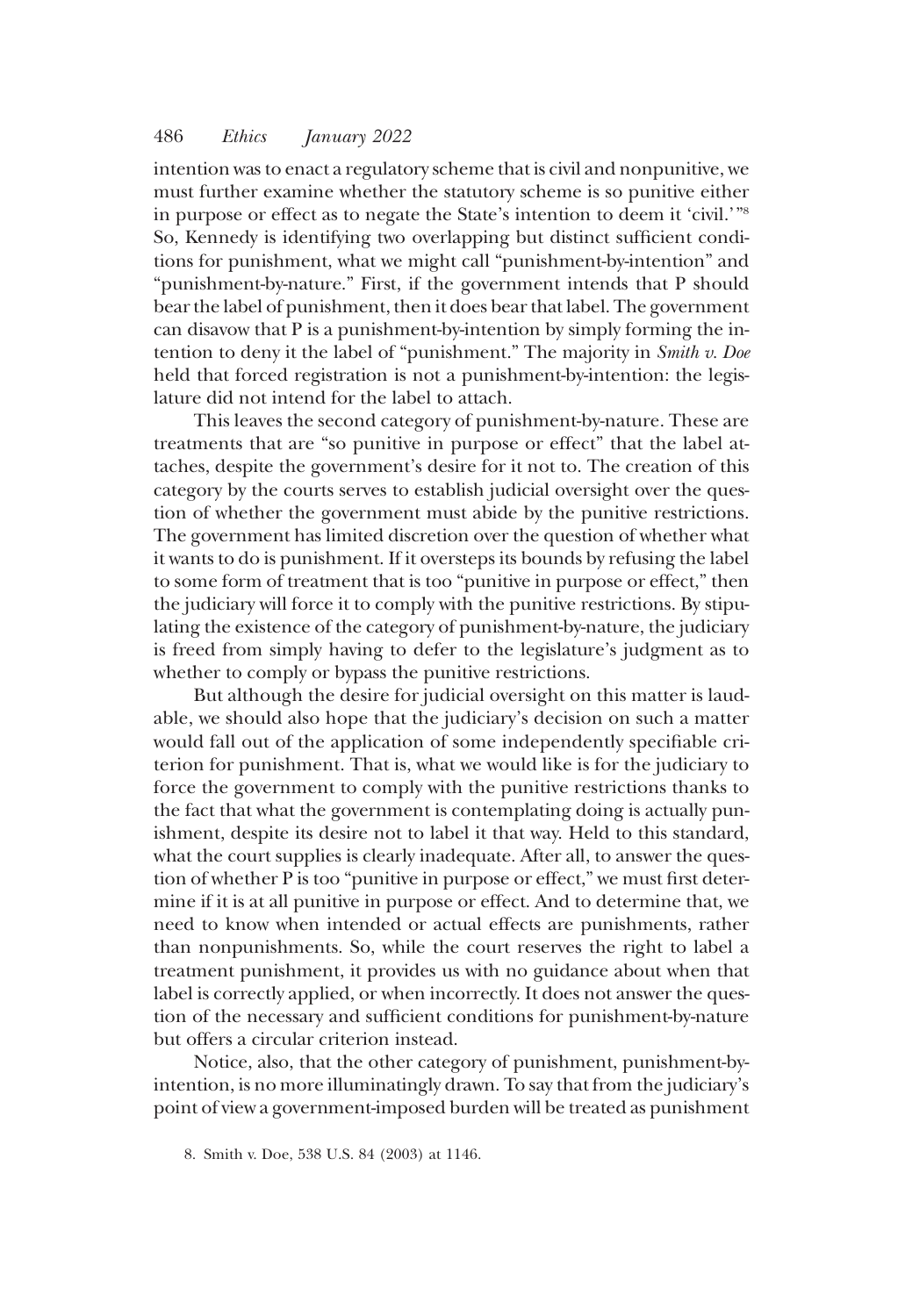if it is intended by the legislature to bear that label is not to say that the legislature cannot mistakenly attach it. Say the legislature announces that it will bestow a birthday gift of \$100 on every citizen and that these gifts will be punishments for having been born. A fiscally conscious citizen objects: he was fully excused for having been born, and since the government cannot permissibly punish excused behavior, he argues, it cannot give him a gift on his birthday. Since the gifts are punishments-by-intention, this argument ought to succeed, as a matter of law. The government cannot label something punishment and then refuse to abide by the punitive restrictions. But what seems odd about this is that the government's contemplated behavior simply is not punishment, whether or not it wants to label it as such, and so it seems peculiar to require the government to abide by the punitive restrictions. There may be treatments the government can transform into punishments simply by intending they bear the label, but \$100 birthday gifts do not seem, as an intuitive matter, to be apt for such a transformation.

It is possible that when the government intends that something be a punishment which is not a punishment-by-nature the punitive restrictions apply only because of a separate principle requiring coherence of government behavior. The problem, we might think, with giving the \$100 to those who are excused for being born is merely that the government cannot both intend to punish and ignore excuses. It could avoid incoherence in such a case either by granting excuses or by just withdrawing the label of"punishment" from what it wants to do; either route to compliance is equally good. By contrast, when it wants to inflict a punishment-by-nature, its only route to permissibility is through compliance with the punitive restrictions. For this reason, punishment-by-nature is the more interesting category. It places constraints on government action that the government cannot bypass at will. In light of this, my focus from here forward will be on punishmentby-nature. The court is onto something in identifying this category, even if its description of the category's boundaries is circular and so unilluminating. What it is onto is the idea that there are some things that just are punishments even if the government does not intend the label to attach. There are some things such that, if you are doing them to someone else, you are punishing, even if you do not think you are and do not intend to be. When that's the case, the punitive restrictions apply and must be respected. The hard philosophical problem is to specify the necessary and sufficient conditions for membership in this class. The goal in the remainder of this article is to solve this problem.

#### C. Setting Aside the Legalistic Approach

To solve the problem, it's important to set aside a certain attractive, legalistic way of thinking about it, one that runs directly counter, as it happens,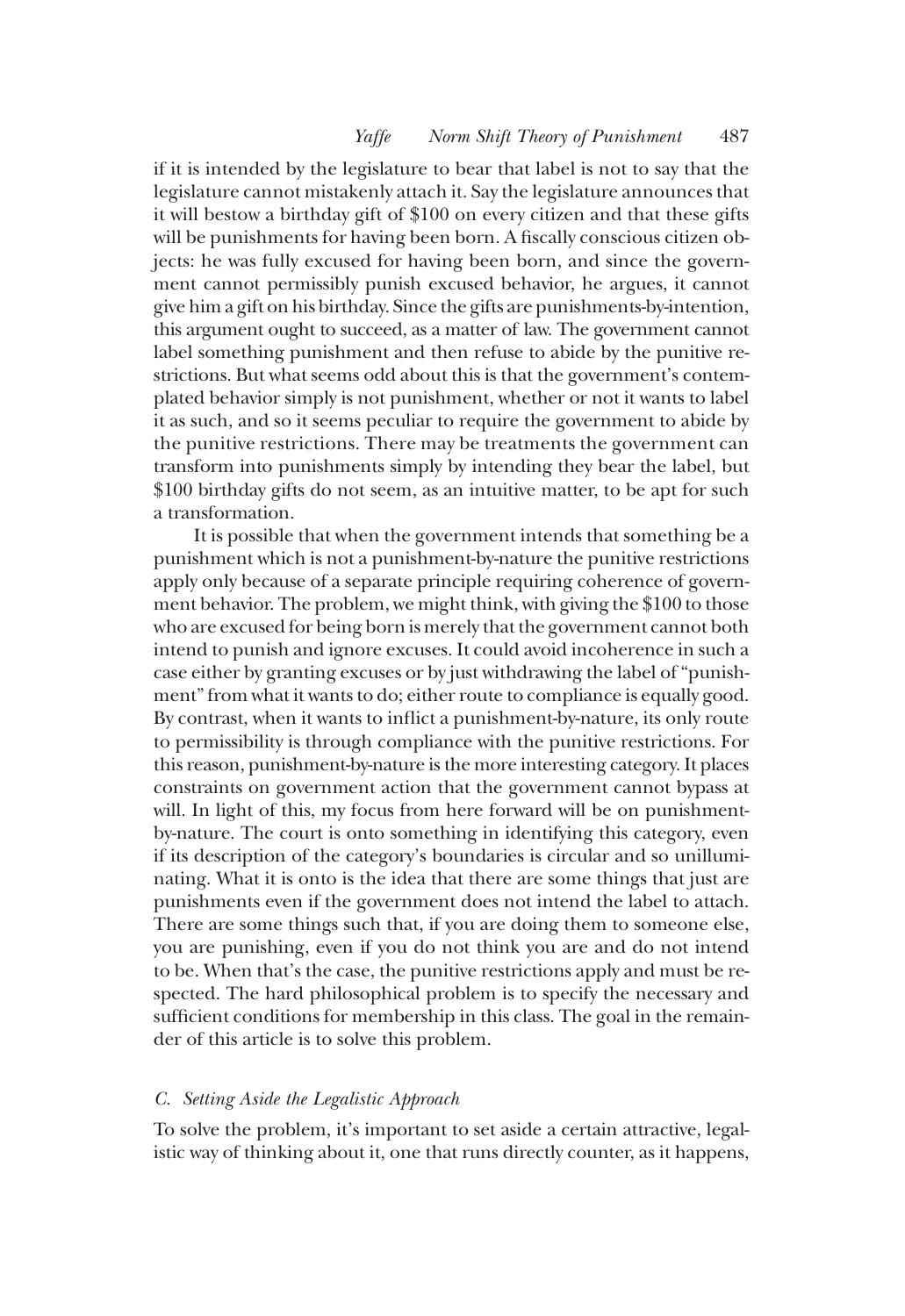to the perspective adopted by the Supreme Court in Smith v. Doe. According to this legalistic approach, what punishment is is simply a matter of positive law. If the law says that the government cannot punish ex post facto, for instance, then the government obeys the law when it inflicts P on D in violation of this rule if P is a punishment according to the law. So, the only relevant question is what the law says a punishment is. From this point of view, the question of definition has to be tackled in the usual way that questions about legal definitions have to be tackled: through examination of legally authoritative texts and interpretations. To be sure, some legal systems, maybe even America's, will simply incorporate an ordinary usage of the term into the law. In such systems, we will need to investigate the necessary and sufficient conditions of the relevant extralegal concept. But in other systems, according to this legalistic perspective, we will not need to do that. It's all just a matter of what the law says.

The problem with this legalistic approach is that there are good reasons for thinking that punishment is a concept that resists arbitrary legal stipulation. The law can stipulate definitions of many things without much restriction. It can stipulate the definition of "deadly weapon," or "corporation," for instance. But there are some concepts that are so intertwined with government legitimacy that the government is necessarily constrained in its behavior by the extralegal boundaries of the concept. For instance, imagine that the law guarantees equality in voting rights. The government cannot, then, consistent with the law, deny voting rights to one of two relevantly identical people on the grounds that under the law "equality"is defined in such a way that the denial is consistent with it. The government cannot bootstrap its way into compliance with the law by stipulating a legal definition of"equality" under which two people are being treated "equally" when one is arbitrarily denied a right granted to the other.

So while a term, for instance, like "corporation" probably just means what the law says that it means, other legal terms are necessarily extralegally defined. It is a difficult problem in analytic jurisprudence and in political philosophy to specify which concepts do not allow for stipulative definition. I do not know what makes it the case that a concept used by the law must have an extralegally defined boundary. Still, even if we cannot specify the right criterion, we can spot some very plausible examples. Concepts like "equality," "person," "right," and "liberty" all seem like plausible contenders. For the same reason, "punishment" is a plausible contender. Its definition is necessarily intertwined with these others. The legalistic way of viewing the problem of definition overlooks this. In fact, plausibly, although not definitively, this is what the Supreme Court recognized in Smith v. Doe. The legislature, of course, gets to decide what the law is. But the legislature does not get to decide, without limit, what punishment is. When the law uses that concept, it necessarily uses a concept with an extralegal boundary. The question is what that boundary is.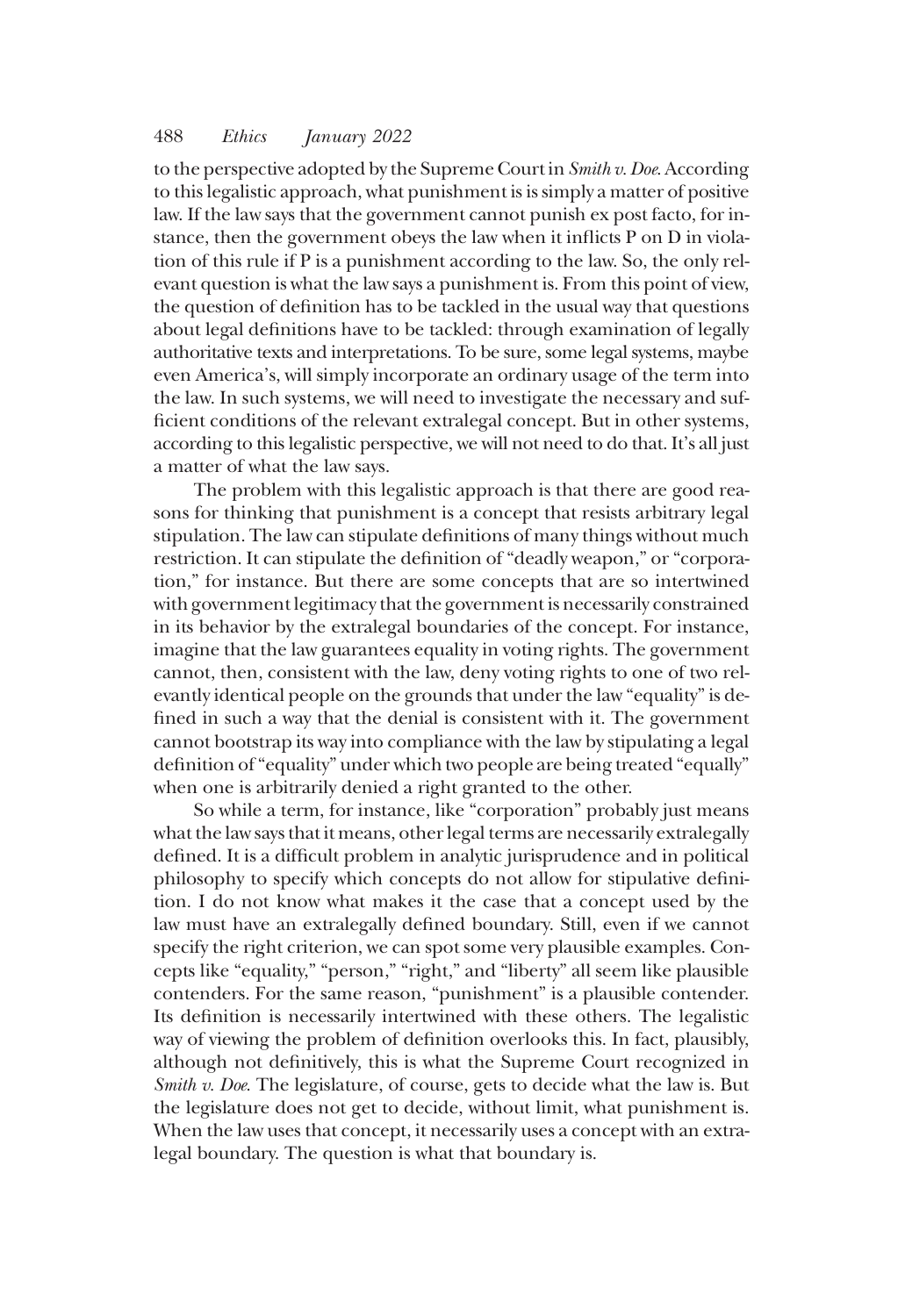It is important to see that, setting aside the legalistic way of thinking about the question of definition, it is not easy to answer. First answers that might occur to one are easily shown to be inadequate. For instance, one might think that what makes P a punishment-by-nature is that it is over some threshold of severity. Perhaps if what the government wants to do to D is sufficiently bad, that is, then it has in mind a punishment, whatever the government's opinion or intention. But this can't be right: there are both harsh treatments that are not punishments and minor inconveniences that are. In the first category, think of extended quarantine, or loss of livelihood due to a failure to qualify for a professional license. In the second category, of minor inconveniences that are punishments despite what the government might like them to be, imagine the government refusing to call a single hour of imprisonment, issued in response to a finding of guilt for a criminal offense, a punishment. Nor must P be a punishment if it has some feature that seems important to political authority, such as that it involves a deprivation of liberty. Civil commitment is deprivation of liberty, but it is not punishment; the same can be said for restraining orders and certain injunctions.

But as hard as the problem is, we will see next that it is solvable.

# III. THE NORM SHIFT THEORY

The aim of this section is to explain and defend the following answer to the question of definition:

The Norm Shift Theory of Punishment: P is a punishment-by-nature if and only if (1) P is a required meaningful reduction of a person D's normative freedom and (2) P occurs thanks to government S's exercise of its punitive power.

Although this theory draws on two technical notions, to be explicated in what follows—the notions of "a required meaningful reduction in normative freedom" and "a punitive power"—the central idea motivating it is simply stated: to punish is to restrict, in a very specific way, what it is permissible for another person to do by exercising a distinctive normative power. This section's central aim is to remove the darkness surrounding this theory by specifying what specific form of restriction is involved in punishment, and what is distinctive about the normative power that the punisher exercises in inflicting it. The next section goes on to explain some of the theory's implications, including why the government cannot deny the label of punishment to that which counts as such under the Norm Shift Theory.

# A. Reductions in Normative Freedom

It is hardly news that there is a difference between "can" and "may" and between "can't" and "mustn't." Ability and permissibility, inability and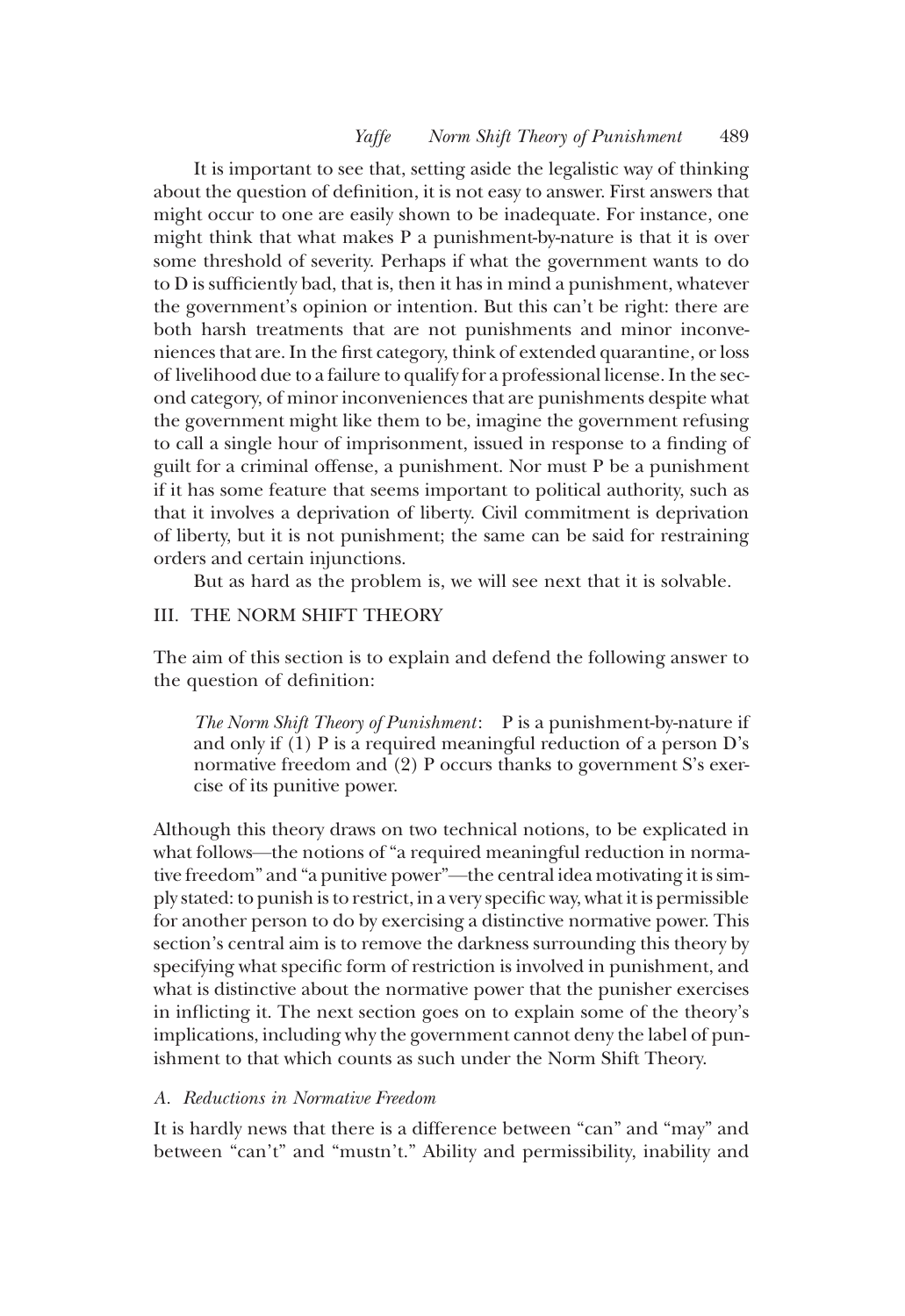impermissibility, are distinct. There is a corresponding difference between two kinds of freedom:

Metaphysical Freedom: D has the metaphysical freedom to A if and only if D has the ability and opportunity to A.

Normative Freedom: D has the normative freedom to A if and only if it is permissible for D to A.

One person has greater metaphysical freedom than another just in case there are more things she can do. But one person has greater normative freedom than another just in case there are more things that it is permissible for her to do.

Normative freedom and metaphysical freedom are, obviously, distinct. The able-bodied man sentenced to a prison term has less normative freedom than the paralyzed and bedridden man who has not been sentenced for any crime. It's impermissible for the prisoner to leave the prison, while the paralyzed man is permitted to go where he likes, even if it is not within his power to do so. But the prisoner might very well have greater metaphysical freedom than the other man. He can do jumping jacks, for instance.

Metaphysical freedom varies over time since both our abilities and our opportunities vary over time. But normative freedom also varies over time. Promises are one familiar mechanism through which normative freedom alters. Prior to promising to do something, the agent is normatively free to refrain from doing it. After promising, a formerly permissible form of action becomes impermissible. Consent, too, alters normative freedom. It is impermissible to do something to someone until that person consents, at which point that form of conduct becomes permissible for the recipient of consent. Punishment, of the kind the Norm Shift Theory is identifying, necessarily consists in a reduction in normative freedom. Punishment is to be identified, under the theory, with the change that occurs when the class of actions that it is permissible for a person to perform becomes smaller.

Although those who are punished are typically significantly reduced in metaphysical freedom, there are reasons to think that that is not the aspect of their condition that the state must own as punishment, whether it likes it or not. That is, there are good reasons to think that it is not in virtue of reductions in metaphysical freedom that a person is enduring a punishment-by-nature. Imagine that D1 and D2 commit a robbery together and spend the next five years in prison. But imagine that D1 could have left the prison at will. He could have blackmailed the warden, who would have bowed to the pressure and engineered D1's escape. So D1 enjoyed the metaphysical freedom to leave but chose not to exercise it; he elected, instead, to do his time. D2, by contrast, did not have this metaphysical freedom. There was nothing he could do to arrange his escape. Yet both are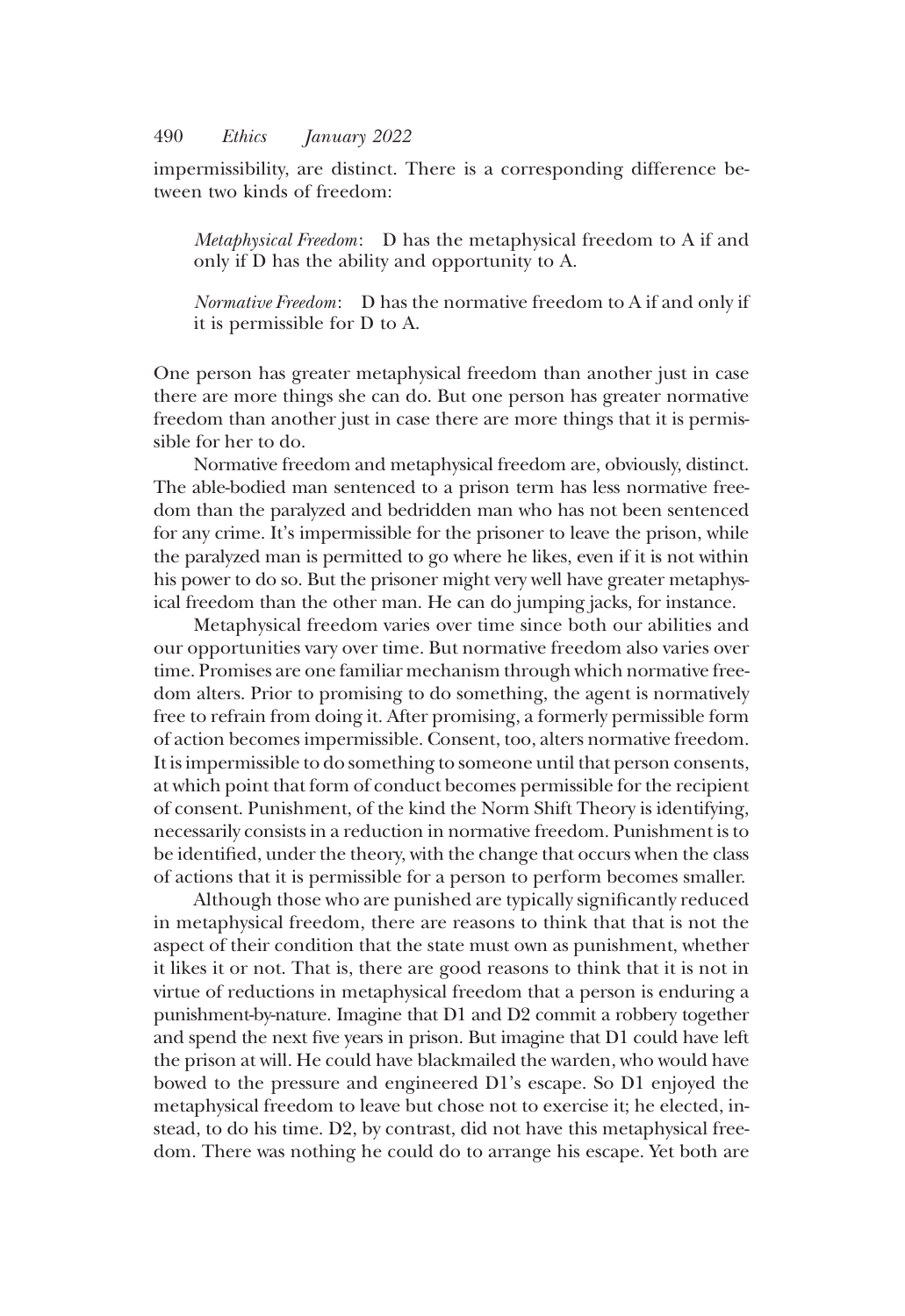punished and equally so. The state is under the same pressure to abide by the punitive restrictions with respect to D1 as it is with respect to D2; it could not bypass those restrictions through the formation of the intention not to label what it is doing to D1 and to D2 "punishment." What follows is that the feature of D1's and D2's condition in virtue of which the state must comply with the punitive restrictions is not reduction in metaphysical freedom. This motivates the thought that punishment-by-nature consists in a reduction in normative freedom, rather than metaphysical freedom.

According to the Norm Shift Theory, when a person is punished, there is an expansion in what actions of his would be wrongful. The punishment consists in this normative shift. The person who commits a crime and is then incarcerated is punished by the fact that leaving a certain specified place is, for him, legally wrongful. If there were no crime of escape, it would be permissible for the incarcerated to leave prison when they please; incarceration would be kidnapping. What I suggest is that the punishment involved in incarceration is the normative change. Before being sentenced, it was permissible for D to be elsewhere; afterward, it was not permissible for him to be elsewhere. Similarly, the teenager who is grounded is punished by the fact that it is now, for her, wrongful to be away from home. Before the offense, there are a class of actions that it is permissible for the agent to perform; after the offense, some of the former members of that class are no longer included in it—they have become impermissible. The punishment is the deontic change. Therefore, the Norm Shift Theory supports the commonly voiced claim that punishment necessarily involves deprivation. But the theory specifies what exactly a person needs to be deprived of in order to be punished: normative freedom. Deprivations of other sorts—bodily sustenance, access to friends and family, even metaphysical freedom—are not themselves punishments, although they often accompany punishments. One of the burdens of this article is to defend this comparatively narrow view of the kind of deprivation that is involved in punishment.

I use the term "normative freedom" rather than "moral freedom" because there is nothing in the concept that requires that the relevant body of norms are moral norms. In fact, given that the most important forms of punishment existing today are meted out by governments acting under legal authority, what is far more important than moral freedom is legal freedom, which can, and usually does, differ from moral freedom. Consider two examples. D1 is fairly convicted and sentenced to a year in prison for a crime that he did not commit. The verdict is a well-intentioned false positive. D2 is fairly convicted and sentenced to a year in prison for a crime that he did commit, but where the legally prohibited behavior was entirely morally permissible. Perhaps he looked at a white woman. In both of these cases, as well as others, there are now a list of things that it is illegal for D1 or D2 to do that were formerly legal; notably, it is now illegal, for the next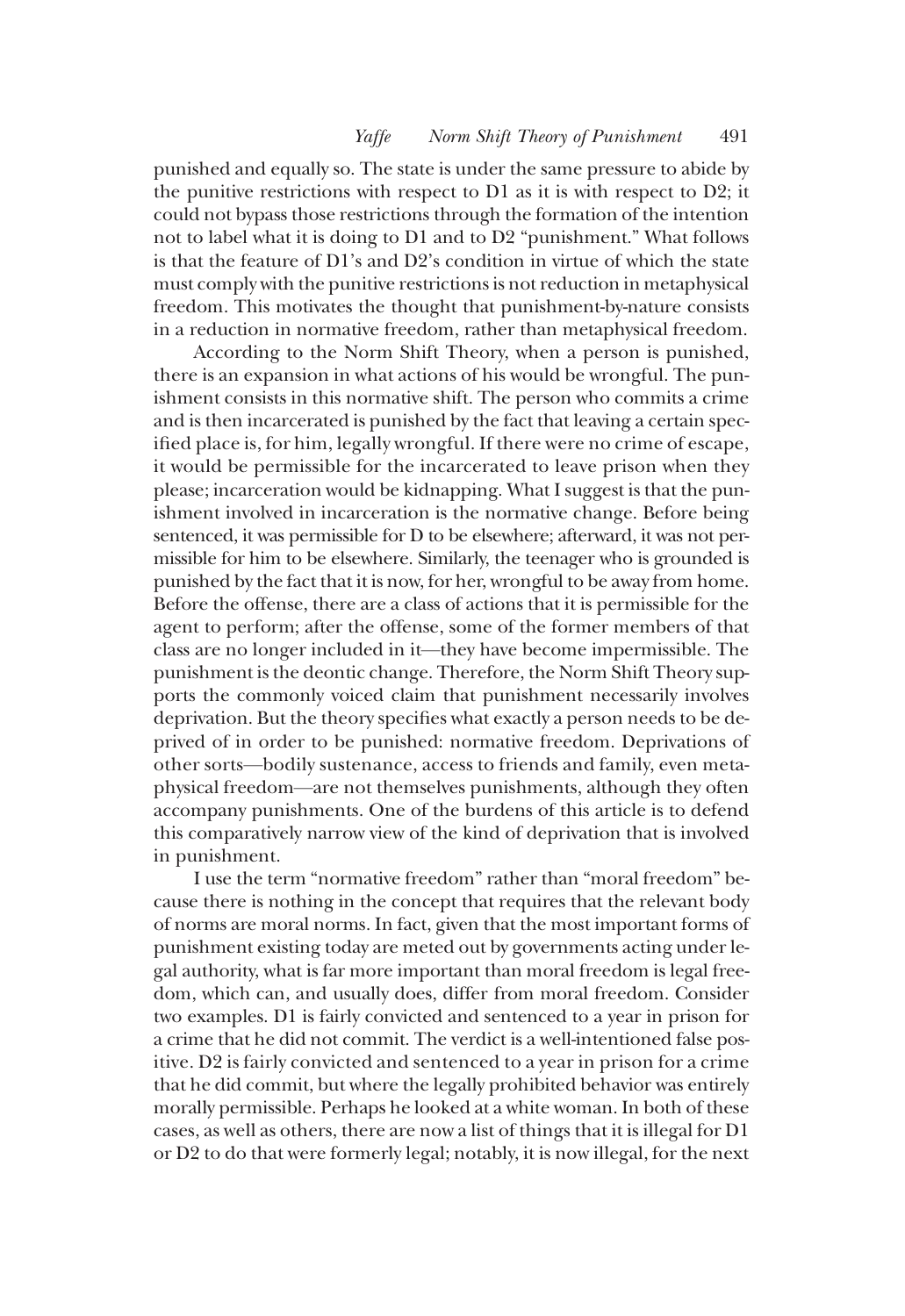year, for either of them to be anywhere other than within the prison walls. It is legally impermissible for them to leave. But it is not morally impermissible. How could it be? Neither D1 nor D2 did anything morally wrong, nor is there any general moral obligation to obey the law.9 The only moral wrong is on the part of the punisher. Still, even though there has been no change in moral permissibility for D1 or D2, there has been a change in legal permissibility. Further, and importantly, in both cases there is a reduction in normative freedom even though there is no change in moral freedom that is, normative freedom in which the relevant norms are moral norms. Put another way, there are as many kinds of normative freedom as there are kinds of norms. If, as seems likely, legal norms are not a species of moral norms, or vice versa, then legal freedom is a different thing from moral freedom, although both are normative freedoms. And, correlatively, there can be reductions in legal freedom—and so, potentially, punishments under the Norm Shift Theory—where there are no changes in moral freedom.

### B. Meaningful Reductions in Normative Freedom

It would be absurd to suggest that every reduction in normative freedom is a punishment. Promising is not self-punishment. Further, every time a new piece of criminal legislation is passed, everyone suffers a reduction in normative freedom: something that was formerly legally permissible for them to do becomes legally impermissible. But no citizen suffers punishment simply on the passage of a piece of criminal legislation.

A first feature that distinguishes punishments from other reductions in normative freedom can be illustrated through reflection on the concept of "getting away with a crime." Say that D3 and D4 commit a robbery together and are sentenced to five years in prison. It thereby becomes impermissible for either to spend those years away from prison. Both suffer a reduction in normative freedom. But imagine that D3 evades the authorities and so never spends a day in prison, while D4 languishes there for five years. This fact—this difference in their compliance with the demand that they stay in prison—results in D3 never being punished, while D4 is punished. But there is no difference in their normative freedom. D3 spent the five years doing something that it was impermissible for him to do, namely, be away from the prison, while D4 spent the time doing the permissible thing. Therefore, D3's reduction in normative freedom was not a punishment, while D4's was; D3 got away with it. What distinguishes them is that while both suffered a reduction in normative freedom, only D4's reduction in normative freedom was meaningful. More carefully:

<sup>9.</sup> Or, at least, that is the consensus view among philosophers. See, e.g., M. B. E. Smith, "Is There a Prima Facie Obligation to Obey the Law?," [Yale Law Journal](https://www.journals.uchicago.edu/action/showLinks?crossref=10.2307%2F795537&citationId=p_n_13), 82 (1973): 950-76.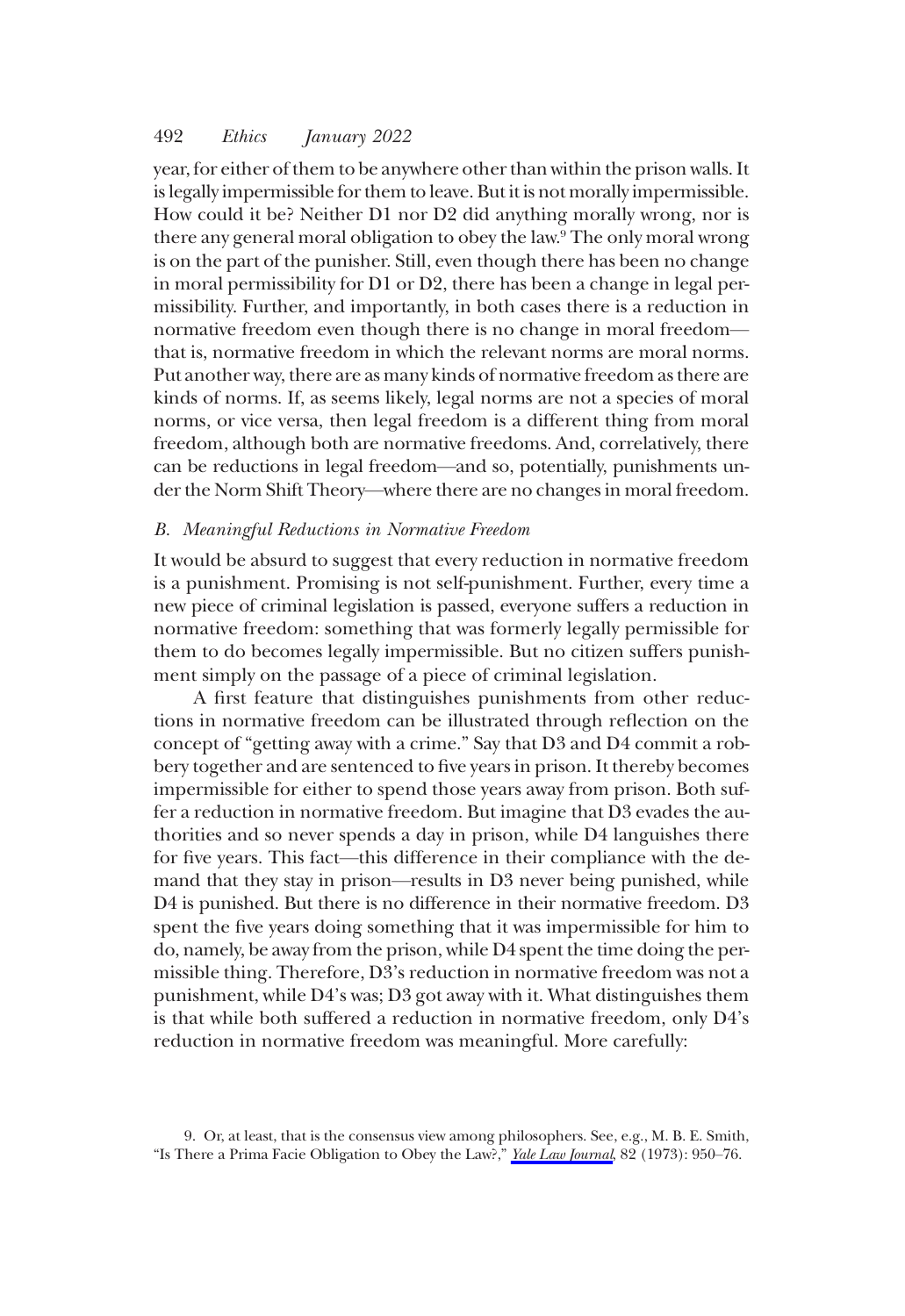Meaningful Reduction in Normative Freedom: D suffers a meaningful reduction in normative freedom if and only if there is an act A such that (i) at time t1 it is permissible for D to A; (ii) at time t2 it is impermissible for  $D$  to  $A$ ; (iii) after t2,  $D$  does not  $A$ ; and (iv) the fact that D does not A after t2 is explained, at least in part, by the fact that it is impermissible for him to A after t2.

Conditions (i) and (ii) suffice for a reduction in normative freedom, but when conditions (iii) and (iv) are met, that reduction is meaningful.

To see the need for condition (iv), consider another pair of examples: Unbeknownst to him, D is secretly convicted of a crime and secretly sentenced to a day of house arrest. Thanks to the sentence, it is impermissible for D to leave his home for a day. As it happens, D spends that day at home with no awareness that he is thereby doing what is required. D has not been punished, and the reason is that he has not suffered a meaningful reduction in normative freedom. But conditions (i), (ii), and (iii) are satisfied—leaving his home was permissible before the secret sentence and impermissible after, and D did not leave his home after. However, condition (iv) is not satisfied. Since D does not know of the sentence (or even of the trial) and stays at home for other reasons, his staying at home is in no way explained by the fact that it is impermissible for him to leave. Condition (iii) suffices for conformity with the shifted norm, but the conjunctions of conditions (iii) and (iv) suffice for compliance with it. For a reduction of one's normative freedom to be meaningful, one must comply with the normative changes, and not just conform to them.<sup>10</sup>

To say that where there is compliance there is conformity explained in part by the impermissibility of the alternative is not necessarily to imply that compliant agents conform for any particular reason, much less thanks to taking the impermissibility of the alternative to provide them with sufficient reason to conform. They might conform out of nothing but fear, or to please a friend, or even involuntarily, and it might still be the case that part of what explains their conformity is the impermissibility of alternative behavior. This much seems to be true: where there is compliance, there is conformity that includes among its causes at least one factor that would not have contributed to conformity as it did had the alternative not been impermissible. Say, for instance, that D spends a year in prison in

10. The example does not specify whether D has the metaphysical freedom to impermissibly leave home. If (1) he does not, and (2) part of the explanation for why he does not is that it is impermissible for him to do so, and (3) part of the explanation for his staying home is that he cannot leave, then his conformity will be explained in part by the impermissibility of nonconformity and will thereby count as an instance of compliance. This is the case when, for instance, a guard is stationed at his door and part of the reason why he stays home is that he knows he cannot evade the guard. In that case, he could be punished (assuming all the other relevant conditions are met) even though he does not know he is being punished.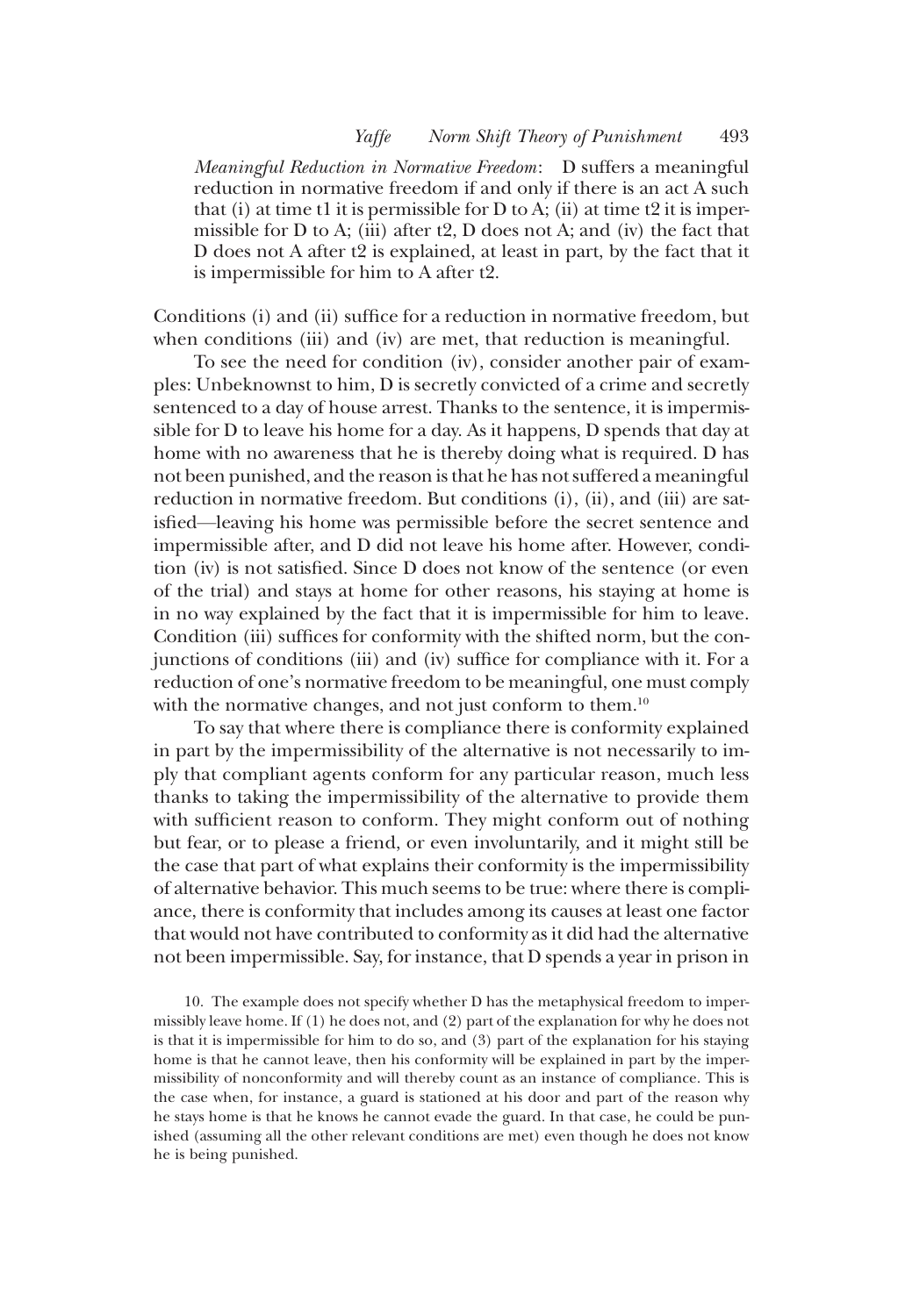part because his concerted efforts to escape are thwarted. Why are they thwarted? In part because it is impermissible for him to escape and so the state took steps to ensure that his efforts to do so would fail. In such a case, therefore, there is not just conformity but compliance and so the reduction in normative freedom that D suffers is meaningful.

# C. Required Meaningful Reductions in Normative Freedom, and Civil Liabilities

Not every meaningful reduction in a person's normative freedom is a punishment. To see this, imagine a system in which prison terms can be served by proxy: if you are sentenced to a prison term, someone can do your time for you. Parents could serve time for their children, or vice versa, for instance. Insurance companies could sell products under which they would provide proxy prisoners for policy holders in the event of conviction. What I will now argue is that such a system is not a punishment system; nobody is punished under it, including those who lack proxies and serve their own time. Since those who serve their own time but are permitted to have a proxy do suffer a meaningful reduction in normative freedom, there is more to punishment than that. The argument for this conclusion requires several steps.

Start with an observation: Many, in our imagined proxy system, serve their sentences without suffering any reduction in normative freedom. Just as it was permissible for them to be away from the prison prior to the sentence, it is permissible for them to be away after, provided that the proxy is there. The sentence makes true a narrow scope normative proposition: If D has no proxy, or has a proxy who is away from the prison, then D is behaving impermissibly in being away from the prison. But when the proxy is in prison, all the same behaviors by D are permissible as they were prior to the sentence. Since a reduction in normative freedom requires a change in this respect, there is no reduction in normative freedom for those with proxies. So, under the Norm Shift Theory, those with proxies are not punished; they "got away with it."

A second observation: In the imagined proxy system, some people serve their own time. They have no proxy to serve it for them. Are they punished, or not? Or, to put the question in the form that matters to us here, is the government subject to the punitive restrictions here, even if the government does not intend that its sentences in this system be punishments? In answering we need to remind ourselves that those who have proxies are not punished, which implies that the government may not be subject to the punitive restrictions when it comes to them. So, there are two possibilities. The first is a univocal conception of the system: none of the sentences in this system are punishments, and so the government is not subject to the punitive restrictions with respect to any of them. Or, alternatively, it is best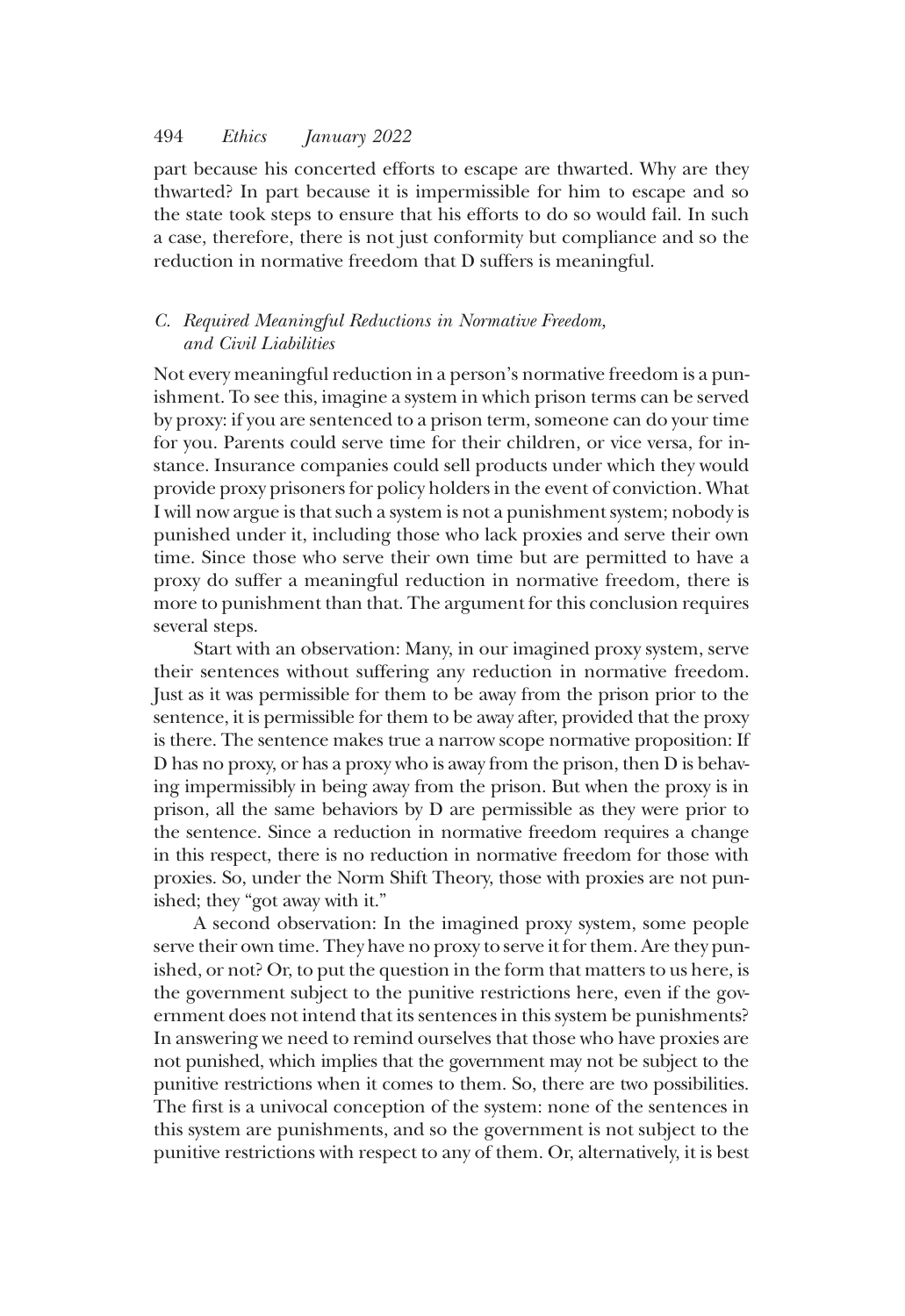conceived as a bifurcated system: the government is subject to the punitive restrictions in imposing sentence on those lacking proxies, but not on those who have them. If this bifurcated conception is correct, then the government cannot, for instance, impose sentence ex post facto when the defendant has no proxy, but it can when she does.

There is a decisive reason to favor the univocal conception, given some further assumptions about the legal system. In particular, the univocal conception must be the correct one if we assume that the system is one involving a commitment to equal treatment under the law. To be committed to equal treatment under the law is to be committed at least to this much: any differences in the effect an identical sentence has on two people are not differences intended in the issuing of the sentence (although these differences are, perhaps, foreseen). From the point of view of such a legal system, under the proxy system, the person who has a proxy and the person who does not are treated the same; while there are inevitably differences in how their sentences affect them, those differences are not intended. What this means is that from the point of view of such a legal system, there is no meaningful sense in which the normative world is different for the person who has a proxy in comparison to the person who does not; the normative world has been changed equivalently for the two. But for the punitive restrictions to apply asymmetrically for those who have and lack proxies is for the government to be subject to significantly different restrictions with respect to those who are, from its point of view, treated identically. But to take this position is to embrace contradiction. The person without a proxy has a right that the one with a proxy lacks: a right to be free of such treatment if the treatment violates one of the punitive restrictions. But this is a normative difference between the two, a difference that a government committed to equal treatment under the law cannot consistently recognize. Put simply, to give the same sentence is to treat the two the same; to be subject to the punitive restrictions with respect to one but not the other is to treat them differently. So, a government committed to equal treatment that adopts the proxy system must conceive of it univocally: neither the person with a proxy nor the person who lacks one is punished under such a system.

The conclusion: there is more to punishment than a meaningful reduction in normative freedom. After all, the person who has no proxy nonetheless suffers a meaningful reduction in normative freedom. But as we have just seen, this person is not punished.What feature distinguishes this person from the person who is?

The answer, I suggest, is that when the government punishes it sets a normative standard for the world that can be met only if D suffers a meaningful reduction in normative freedom; any alternative way the world could be would fall short. To punish is not just to cause a meaningful reduction in normative freedom but to require that. The sentences in the proxy system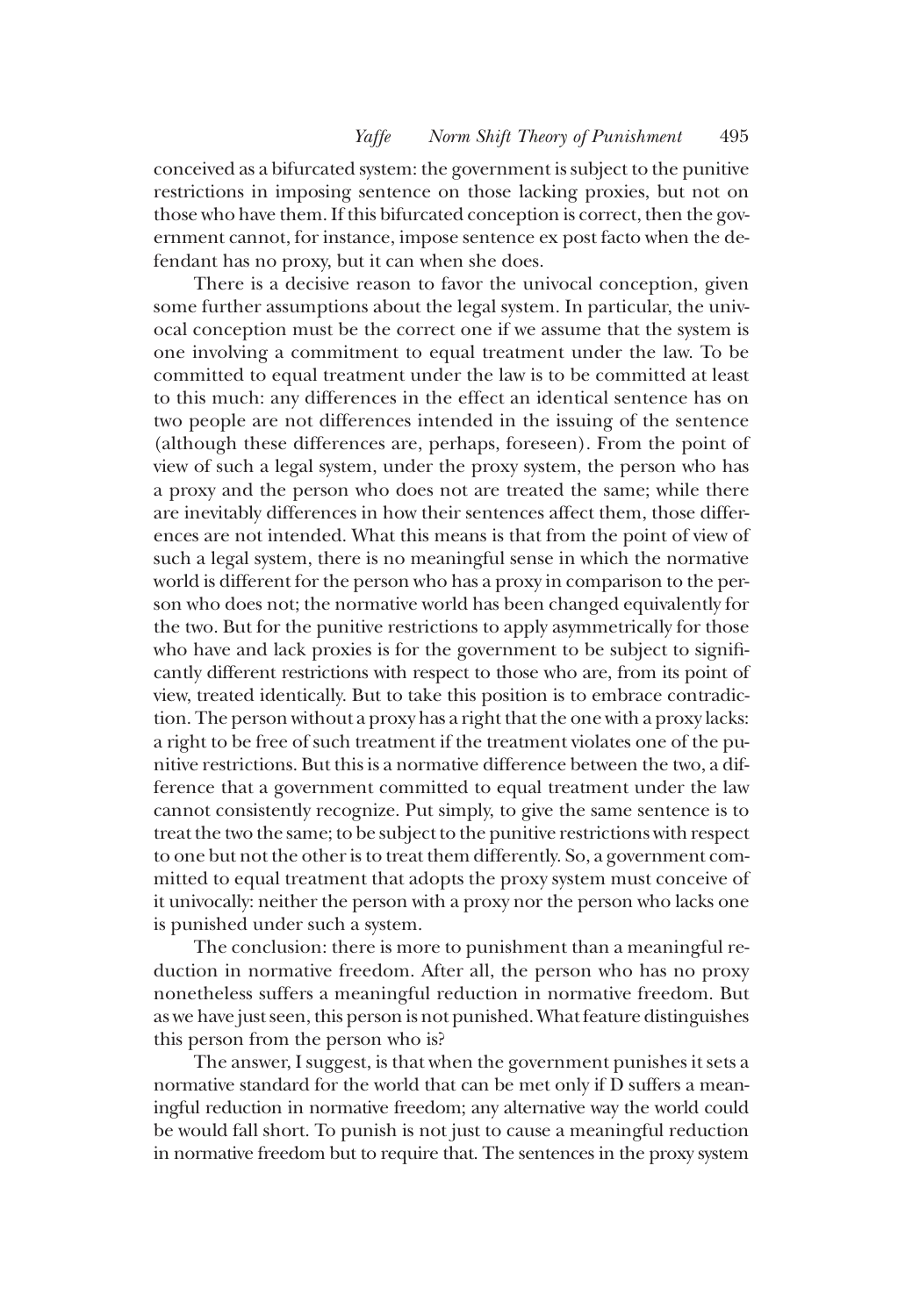cause a meaningful reduction in normative freedom for those who lack proxies but do not require that, since the world would not have fallen short, relative to the normative change produced by the sentence, had a proxy served the person's time. More carefully:

Required Meaningful Reduction in Normative Freedom: D suffers a required meaningful reduction in normative freedom if and only if (i) D suffers a meaningful reduction in normative freedom and (ii) the act in virtue of which D's normative freedom was reduced at once made it the case that no world in which D did not suffer a meaningful reduction in normative freedom would be as it ought to be.

The need for the concept of a required meaningful reduction in normative freedom derives from the fact that governments, and other actors, often change normative reality by making true narrow scope normative propositions—propositions of the form "if X, then it is impermissible for D to A." Such acts meaningfully reduce normative freedom for any who face a situation in which X and comply with the resulting demand not to A. But the act of changing normative reality sets a disjunctive standard for how the world ought to be: the world is as it ought to be when either (1) not-X or (2) X but D complies. What we learn from reflection on the proxy system is that this is not the kind of normative change that is essential to punishment-by-nature.

The idea that we do not have a punishment unless the meaningful reduction in normative freedom that a person suffers is required bears an intuitive link to our pretheoretic conception of punishment. In our pretheoretic conception, punishment is primarily a personal burden, and at most secondarily a social one. By its nature, punishment is to be borne by the offender; if society bears the burden also (by, say, paying for prisons), it does so as a means to assuring that the offender bears it. What this implies is that if the state makes a demand that can be fully met without any change in the offender's situation, the state is not issuing a punishment. The notion of a required meaningful reduction in normative freedom captures this aspect of our pretheoretic conception of punishment.

An immediate corollary of this is that civil damage awards, such as tort damages, are not punishments. Tort damages can be paid by anyone, not just the defendant. In fact, given the ubiquity of insurance, most tort damages are not paid by defendants, but instead by insurance companies. The state has no objection to that. The defendant has not failed to do what was demanded by the state when an insurance company, or his benevolent benefactor, pays the plaintiff on his behalf. In declaring the defendant's tort liability, the state does not thereby make it the case that it would be impermissible for D to fail to pay the money; when D fails to pay, but the insurance company pays instead, D has not done anything impermissible.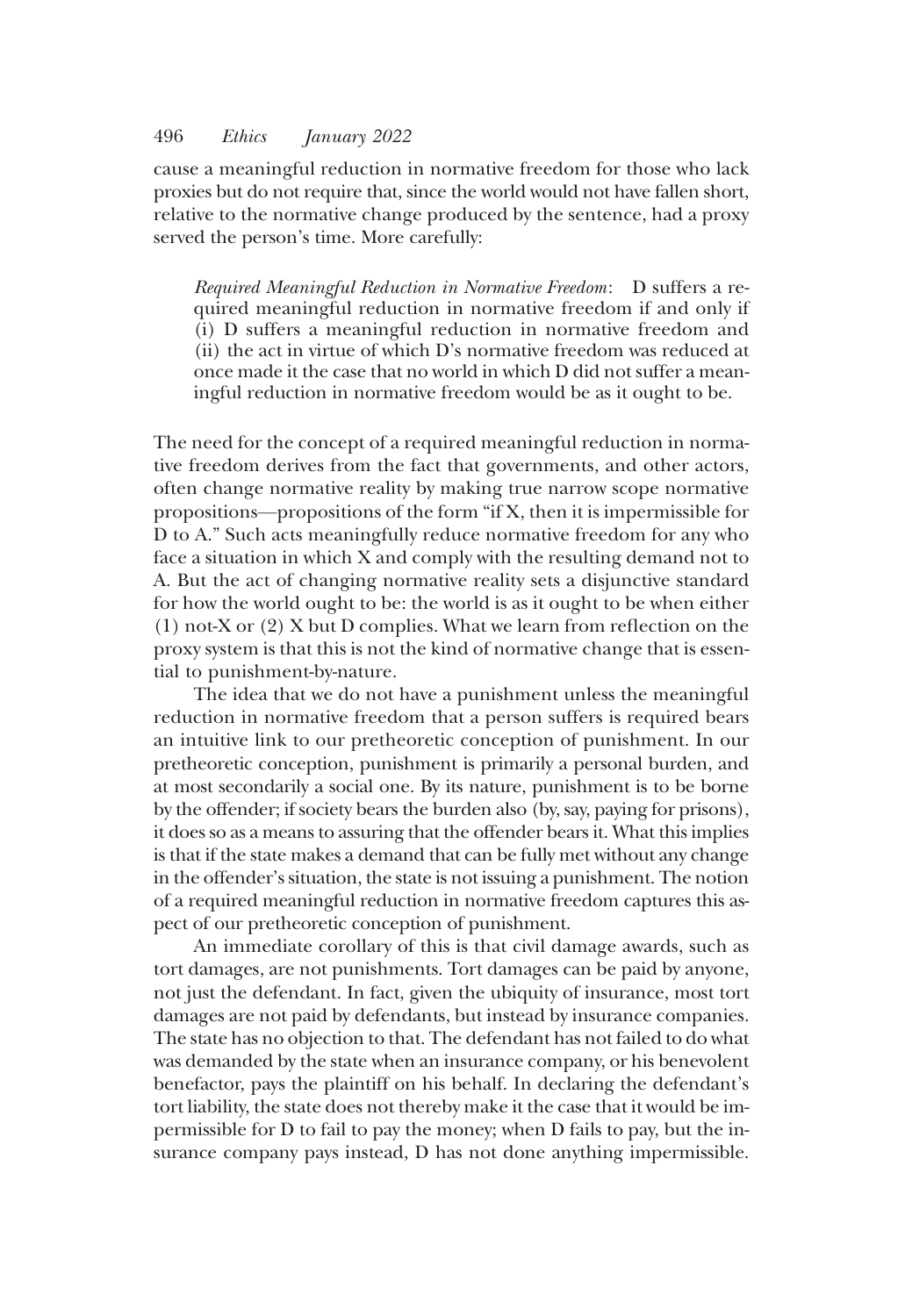What the state has done is to make true the following narrow scope normative proposition: if the plaintiff is not paid for her injury, then D has done something impermissible. This change causes some people to suffer a meaningful reduction in normative freedom. It causes this whenever the defendant pays the plaintiff personally. But it does not require such a reduction, as can be seen by the fact that both the defendant who pays and the defendant whose insurance company pays are in identical normative positions, from the law's point of view.

One implication of this is that fines are typically at most punishmentsby-intention, and not punishments-by-nature. When a judge fines a defendant, the judge typically makes true a conditional: if nobody pays D's fine for him, then it is impermissible for  $D$  not to pay it.<sup>11</sup> This imposes no meaningful reduction in normative freedom on those defendants who are lucky enough to have their fines paid by others. While the sentence does meaningfully reduce the normative freedom of those who pay their own fines, the reduction is not required. This means that it is not a punishment-by-nature, under the Norm Shift Theory. But it could still be a punishment-by-intention: the government might intend that it bear the label of punishment, and so be bound by the punitive restrictions. Public outrage, then, when criminal behavior by corporations is punished by fines paid, indirectly, by shareholders and customers may derive from the sense that such corporations have not really been punished; they have been punished in name only. This thought is accommodated by the Norm Shift Theory. In such cases the corporation has not suffered a punishment-by-nature but at most a punishmentby-intention.

The concept of required meaningful reduction in normative freedom goes some way, but not the whole way, in providing an account of the criminal/civil divide. There are nonpunishments (e.g., civil injunctions) that do indeed involve required meaningful reductions in normative freedom and so must fail to be punishments for another reason. When a school district is required to educate children who live far away, and the district complies, the district does indeed suffer a meaningful reduction in its normative freedom. There is compliance with a shifted norm. Further, this is required. The world is as the court demands only when the school itself complies by bringing the students there and educating them; it could not, say, hire a private school to take them on. But what the school undergoes is not a punishment. The resources for explaining this are developed in the next subsection.

11. Interestingly, courts have sometimes ruled that insurance companies cannot be required to pay a corporation's criminal fines. See, e.g., Philadelphia Indem. Ins. Co. v. Sabal Ins. Grp., Inc., 786 F. App'x 167 (11th Cir. 2019). But this does not rule out the possibility of other parties, besides the corporation, doing so.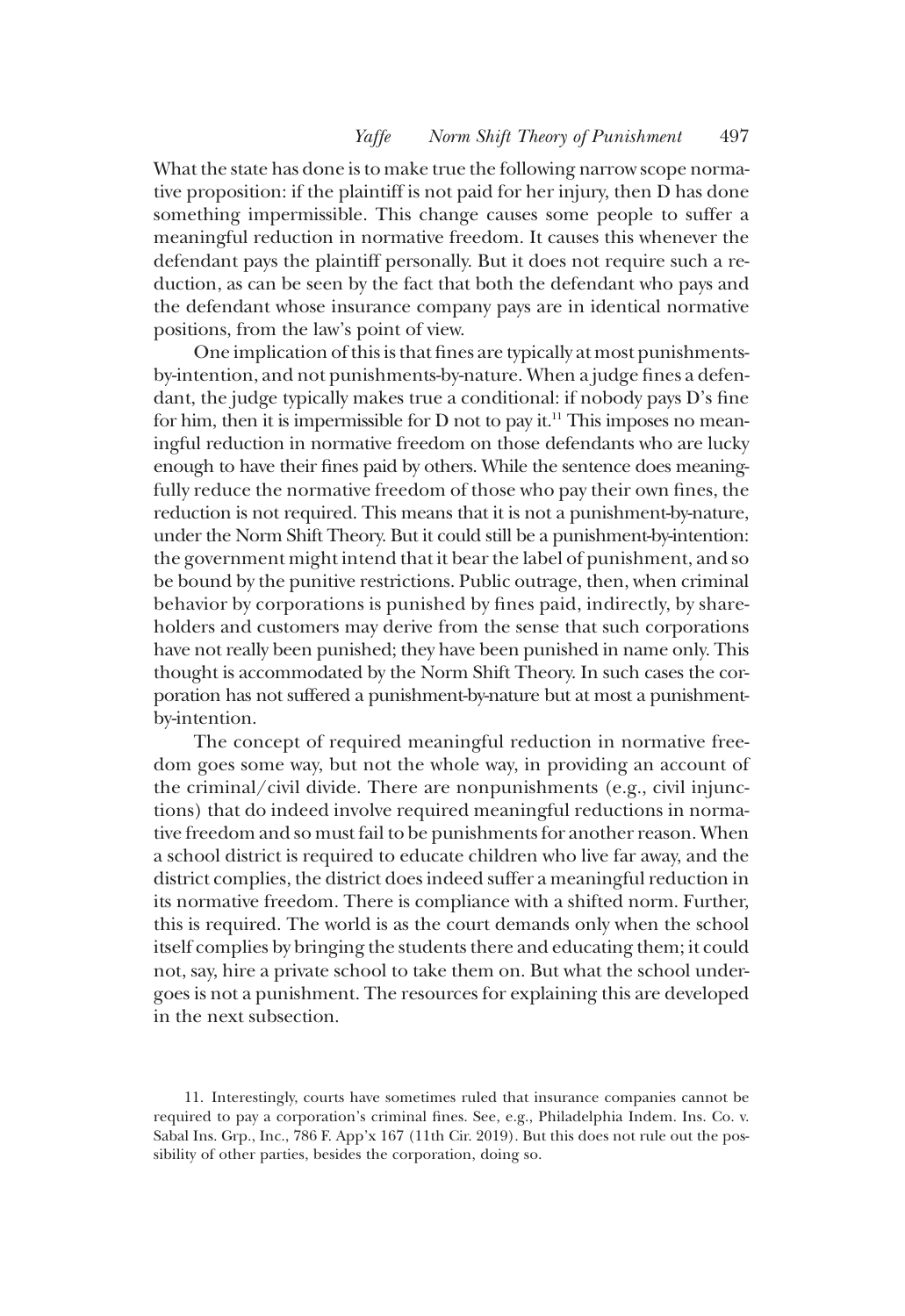# D. The Punitive Power

As the case of civil injunctions illustrates, not all required meaningful reductions in normative freedom are punishments-by-nature. Contract, also, is replete with examples. Q hires D, a famous artist, to paint his portrait. Prior to the formation of the contract, it was permissible for D to refrain from painting Q's portrait; after, it is not.<sup>12</sup> D has suffered a reduction in normative freedom. Further, when D paints the portrait, fulfilling his end of the bargain, his reduction in normative freedom is meaningful. And, importantly, this meaningful reduction in normative freedom was required: the contract sets a normative standard that is not met when, for instance, D hires another painter to paint the portrait, even if it is just as good or better. This is a case where substitution will not do. But it would be ridiculous to suggest that the contract punishes D. The result: there is more to punishment than a required meaningful reduction in normative freedom.

The reason that the painter has not been punished by the contract is that the normative change that the contract makes—the shift from the permissibility to the impermissibility of refraining from painting the portrait—takes place thanks, in part, to the special entitlements of the parties to the contract to bind themselves in something akin, or perhaps identical, to the way in which people bind themselves through promises. Within certain domains, we are entitled to control what we are required to do. That's not the kind of entitlement that is exercised when, for instance, the state issues a criminal sentence and so makes it impermissible for the offender to be, for a time, anywhere outside the prison walls. The missing necessary condition of punishment, that is, is the distinctive kind of entitlement that figures in the explanation of the normative change in which punishment consists.

To make good on the idea that the distinctive feature of the required meaningful reductions in normative freedom that are punishments is their relation to a special entitlement held by the person who shifts the relevant norms, it helps to draw on the idea of a "normative power," or a power to change the facts about what people are required and permitted to do. Normative powers are powers; they are a form of might. The possessors of them can make changes in the world, albeit to the normative parts of the world. Meaningful reductions in normative freedom are punishments when they are produced through an exercise of a different normative power from that which is exercised in promise, in consent, or in property transactions. They stem from the exercise of a distinctive normative power. This, anyway, is the idea expressed by the Norm Shift Theory.

12. Some contract theorists would deny this, asserting instead that what D is required to do is disjunctive: paint or pay damages. See Daniel Markovits and Alan Schwartz, "The Myth of Efficient Breach: New Defenses of the Expectation Interest," Virginia Law Review 97 (2011): 1939–2008. However, even if this is so, the point remains. What is important is that the norm produced by the contract is not narrow scope, even if it is disjunctive in content.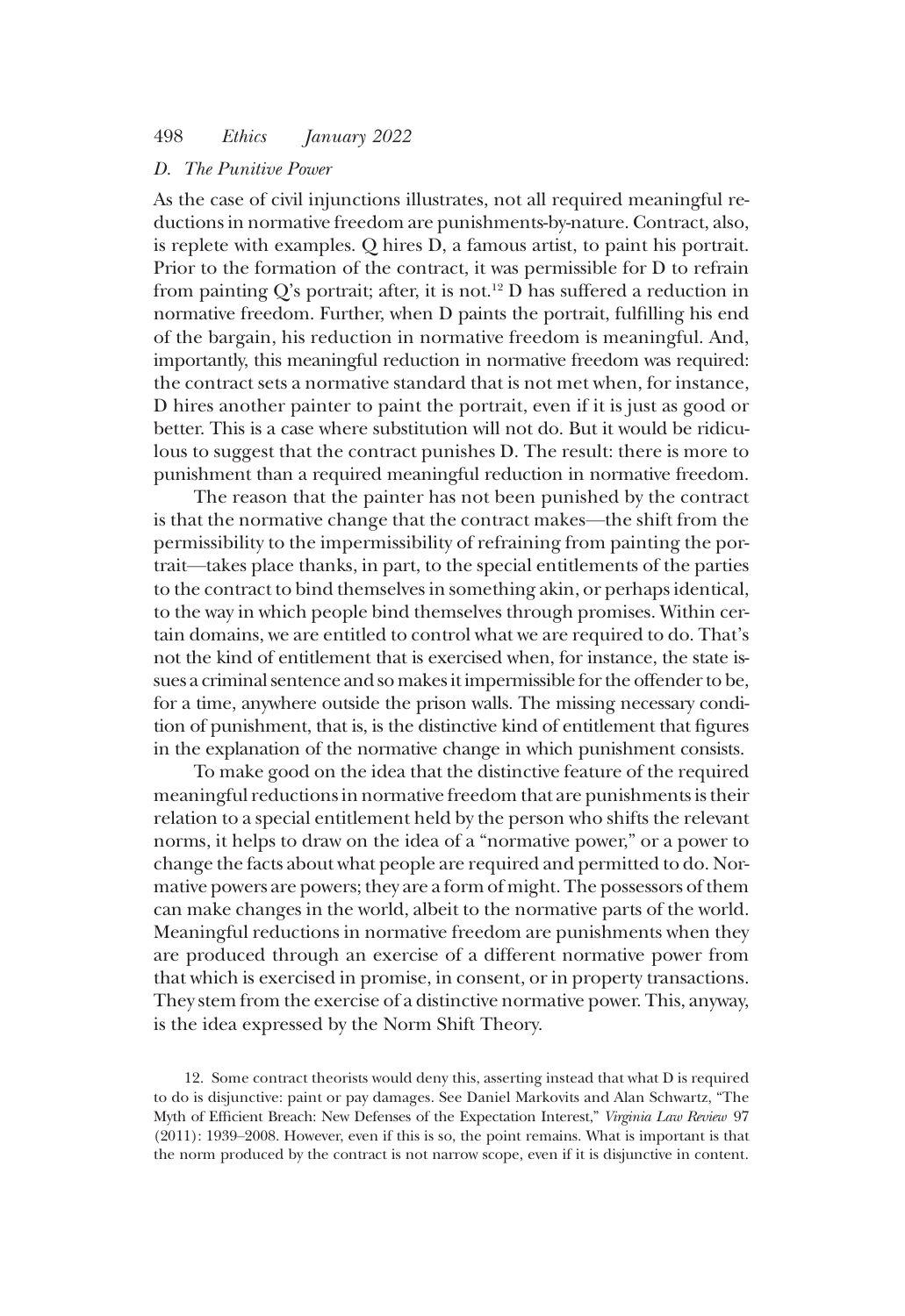But supporting this idea requires two things: First, it requires at least some steps toward an account of the individuation conditions for normative powers. In virtue of what is the normative power exercised in the making of promises a different normative power from that exercised in consent, or in punishment? Second, it requires a showing to the effect that the normative power exercised in punishment is distinct, given the account of normative power individuation, from other normative powers. And, further, this showing must evade the obvious worry about circularity: it cannot be that the normative power exercised when, for instance, a judge issues a sentence is distinctive in virtue of the fact that what the judge inflicts is a punishment. That would be to distinguish the power from others in a way that rendered it incapable of being used to distinguish punishments from other forms of meaningful reduction in normative freedom. Rather, there must be independent criteria for the relevant power and some reason to think that when a normative power meets those criteria, the change that is produced through its exercise is a punishment.

For convenience, the term "punitive power" will be used to refer to the distinctive power the government exercises when it produces a required meaningful reduction in normative freedom, and when that is a punishment. The burden is to specify in a noncircular way what distinguishes the punitive power from those that are exercised in the production of required meaningful reductions in normative freedom that are not punishments.

I suggest that there are two separate sufficient conditions for normative power distinction, and the punitive power is distinct from others either because one of these conditions is met or because the other is. First, the punitive power is distinct in virtue of the conditions under which it is possessed. Other normative powers are possessed under different conditions. Second, the punitive power is distinct in virtue of the entitlements that accompany it, entitlements that do not accompany the power exercised when, for instance, the government issues a civil injunction. So, I am drawing on the following two principles of normative power individuation:

Distinction in Possession: If normative power N1 is possessed only in circumstances X and normative power N2 is possessed only in circumstances Y, and  $X \neq Y$ , then N1 and N2 are distinct.

Distinction in Entitlement: If normative power N1 necessarily cooccurs with entitlement E, but normative power N2 does not necessarily co-occur with E, then N1 and N2 are distinct.

I will not be defending either of these principles of normative power individuation here. I believe them to be sufficiently plausible to warrant relying on them. However, if both of these principles turn out to be false,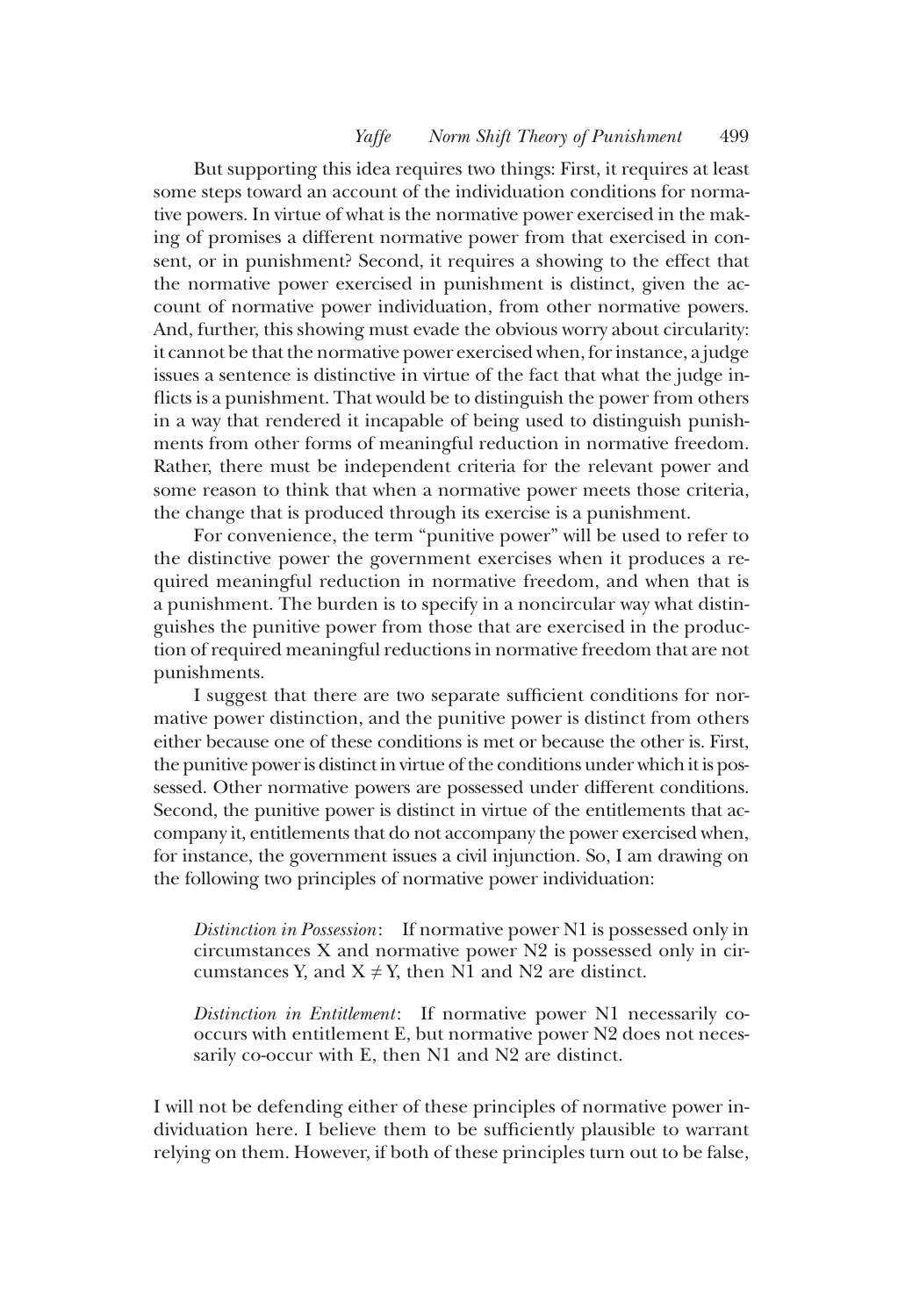the Norm Shift Theory might still survive, for there may be some alternative way to distinguish the punitive power from other powers to produce required meaningful reductions in normative freedom.

The punitive power, as will be elaborated in the remainder of this subsection, is a normative power to produce required meaningful reductions in normative freedom, but it is distinct from all other such powers either by its circumstances of possession or by its accompanying entitlements, or both. This account of the punitive power helps the Norm Shift Theory of Punishment to avoid circularity. The question of whether a particular government's normative power is a punitive power does not turn on the question of whether that which is produced through its exercise is a punishment. Rather, the explanation goes in the direction it ought: if the relevant power is possessed under the right circumstances, or accompanied by the right entitlements, then that which is produced through its exercise is a punishment, according to the Norm Shift Theory.

To explain this fully, we need a description of the circumstances in which the punitive power is possessed and a description of the distinctive entitlements that accompany it. Consider the circumstances of its possession first. The punitive power is possessed only where there is a finding (perhaps accurate, perhaps not) that D committed C, where C is wrongful. Say that without finding that D did anything wrong, the government locks D in a prison. Has there been a required meaningful reduction in D's normative freedom? In one set of cases, there has been no reduction in D's normative freedom at all since the government is not exercising a normative power at all. In such a case, the government has not succeeded in making it impermissible for D to leave the prison. It may have succeeded in making it impossible for D to leave—the government has reduced D's metaphysical freedom. But it has not succeeded in producing any normative change. In another set of cases, the government does exercise a normative power—it does make it impermissible for D to leave the prison—but the normative power that it exercises cannot be the punitive power, since it is possessed independently of any finding of wrongdoing on D's behalf. We may have many reasons to complain about D's confinement in such a case, but the government's violation of the punitive restrictions provides us with no grounds for complaint.

To see the work that Distinction in Possession is doing here, consider involuntary civil commitment. When the government civilly commits D, it does exercise a normative power: it makes it impermissible for D to leave the institution in which he is committed. But the government does not possess this normative power with respect to D thanks to a finding that D has done something wrong. Rather, the government possesses this power thanks to a finding that D is a danger to himself or others, perhaps for reasons that involved no violations of the law by him. Civil commitments, even involuntary civil commitments, are not punishments despite involving a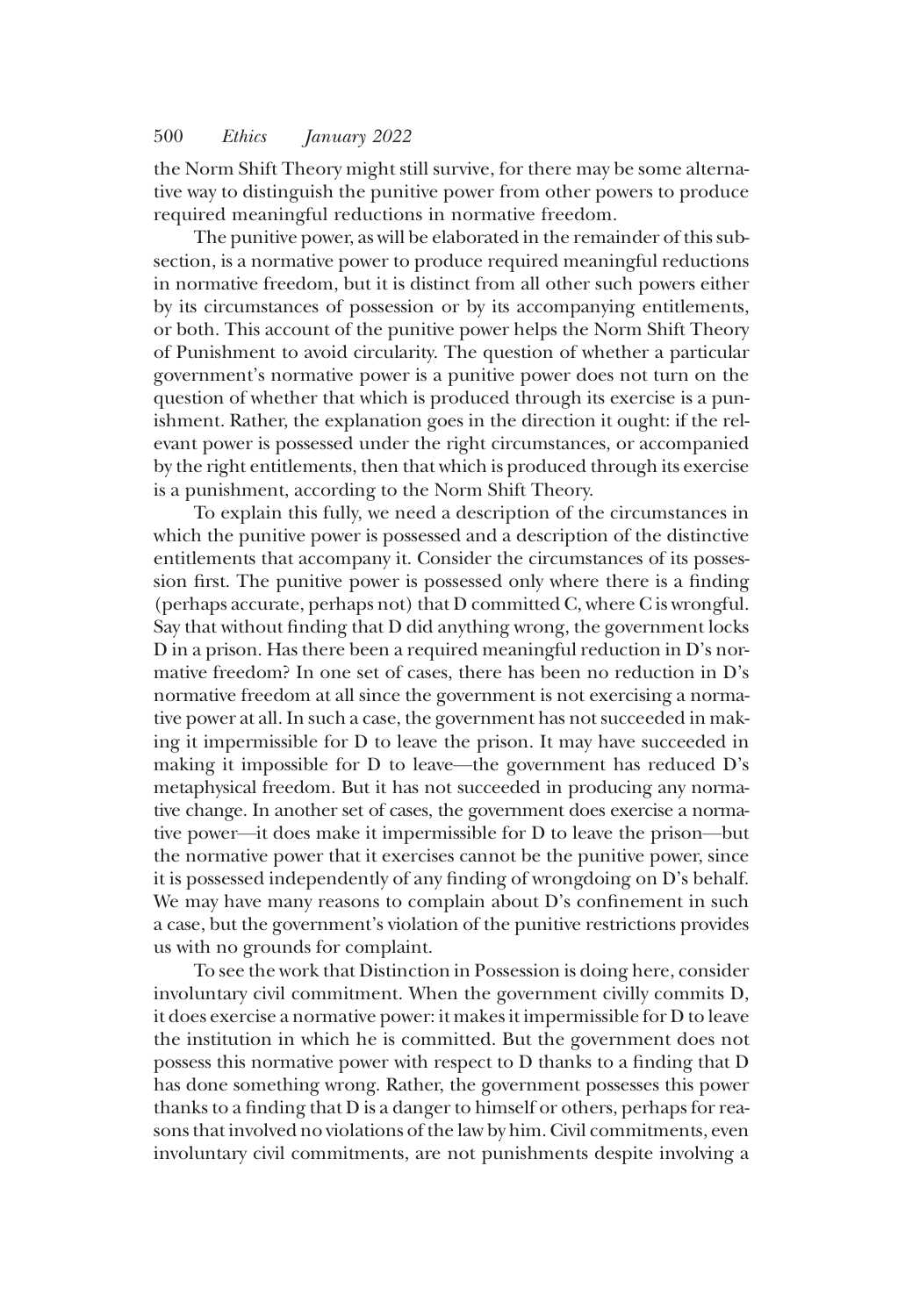required meaningful reduction in normative freedom thanks to the fact that the normative power exercised in their production is not the punitive power but a power that is possessed under different conditions from the conditions under which the punitive power is possessed. A similar point can be made about pretrial detention where the government's power to make it impermissible to leave jail is possessed not thanks to a finding of wrongdoing but thanks to a finding that the suspect cannot be trusted to return to court on his own.

But notice that the power exercised when issuing a civil injunction is often, although not always, possessed under the same conditions as that exercised when punishing. Often the government has the power to issue a civil injunction and thereby make it impermissible for D to refrain from conduct that it was previously permissible for him to refrain from, thanks to a finding of wrongdoing on D's part. So, Distinction in Possession will not distinguish the relevant normative powers in such cases. However, Distinction in Entitlement will. There is one entitlement that necessarily accompanies the punitive power: what I will call the "strong target-hardening" entitlement, which is absent in cases of civil injunction.

Those who have a target-hardening entitlement are entitled to make it very difficult or impossible for others to violate the norms they shift. Familiar and paradigm instances of target hardening are simple security measures, such as locking doors or setting prominent surveillance cameras, undertaken to prevent oneself from being a victim of crime. Locking someone in a prison cell is no different fundamentally from locking one's front door: in both cases, the action serves to make it more difficult for a person to do what is, for him, wrongful—namely, leaving the cell, or entering the home. In fact, much of the misery that is involved in punishment—although not all—derives not from the punishment itself, the shift in norms, but instead from the fact that the punished lives in a world of hardened targets. There's misery in being imprisoned. A small and rather outré part of the misery is that it is not pleasant for behavior that is permissible for others to be wrongful for oneself. At least, that's unpleasant for those who find it unpleasant to be unequal to and lesser than others; it is unpleasant for those who do not like to be subject to more stringent demands than other people. But most of the misery that the punished suffer comes not from the punishment, strictly speaking, but from the fact that they are denied many pleasurable things—many of the things that give life meaning, in fact, such as association with friends and family—thanks to the instruments that prevent them from doing the wrongful thing of leaving the prison. The target hardening, rather than the punishment, is the primary thing that makes time in a cell "hard" time.

It does not generally follow from the fact that it is impermissible for a person to do something that it is permissible for another to harden the target, making it difficult for the person to violate the norm. Sometimes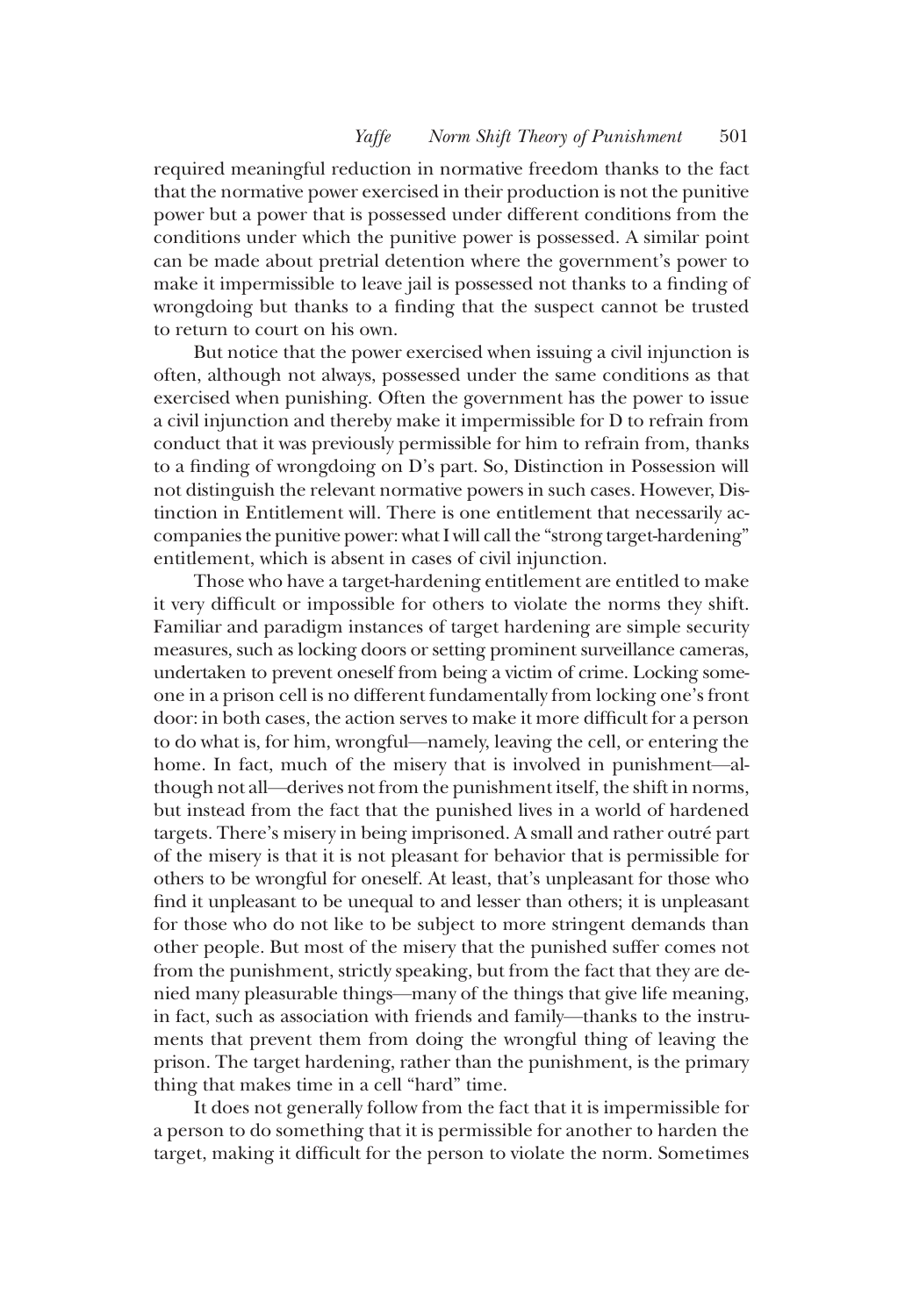target hardening is permissible, and sometimes it is not. Further, it is an agent-relative permission. It is permissible for you to harden the target by locking your front door; it is not permissible for others to do this, even if doing so does indeed cut down on the frequency with which people violate the norm against entering your house without permission.

The target-hardening entitlement is that in virtue of which it is permissible to harden the target, when it is. In general, someone possesses the target-hardening entitlement with respect to another's wrongful act thanks to the fact that she bears the right kind of relation to the norm in virtue of which the conduct would be wrongful. The owner of a house is permitted to lock the front door in an effort to harden the target thanks to the fact that others are not permitted to enter without her permission. The validity of the norm against entry depends on her permission, and so she bears the right kind of relation to that norm to make it permissible for her to take steps to prevent others from violating it. Those who have no power over the validity of the norm—they cannot make it permissible for others to enter—also lack the target-hardening entitlement with respect to the norm.

Target-hardening measures are of two distinct sorts: some such measures reduce the other person's ability to violate the norm, whereas others make it more burdensome for him to exercise his abilities to violate the norm. A lock on the door is of the first sort; a surveillance camera is of the second sort. Target-hardening measures of the first sort decrease the probability of violation for the rational and irrational alike. Measures of the second sort, however, decrease the probability of violation only on the part of rational actors who aim tominimize their burdens in pursuit of their ends. Corresponding to this distinction in target-hardening measures is a distinction in target-hardening entitlements. Those who are permitted to use both kinds of target-hardening measures have a strong target-hardening entitlement. Those who are permitted, instead, to employ only the latter measures for hardening the target have only a weak target-hardening entitlement. When someone has a weak target-hardening entitlement, it is more important that they treat the potential norm violator as an autonomous, rational agent than it is that they prevent violations of the norm. By contrast, we find the strong target-hardening entitlement when it is permissible to treat potential violators as irrational, nonautonomous actors who cannot be counted on to comply through the exercise of their faculties for the appreciation of value.

When we find a power to shift norms together with a strong targethardening entitlement with respect to the shifted norm, we find the punitive power. When that power is exercised so as to induce a required meaningful reduction in normative freedom, then that reduction in normative freedom is a punishment. This is true even if the bearer of the normative power leaves her strong target-hardening entitlement unexercised. When the parent grounds the teenager but does not lock the door and does not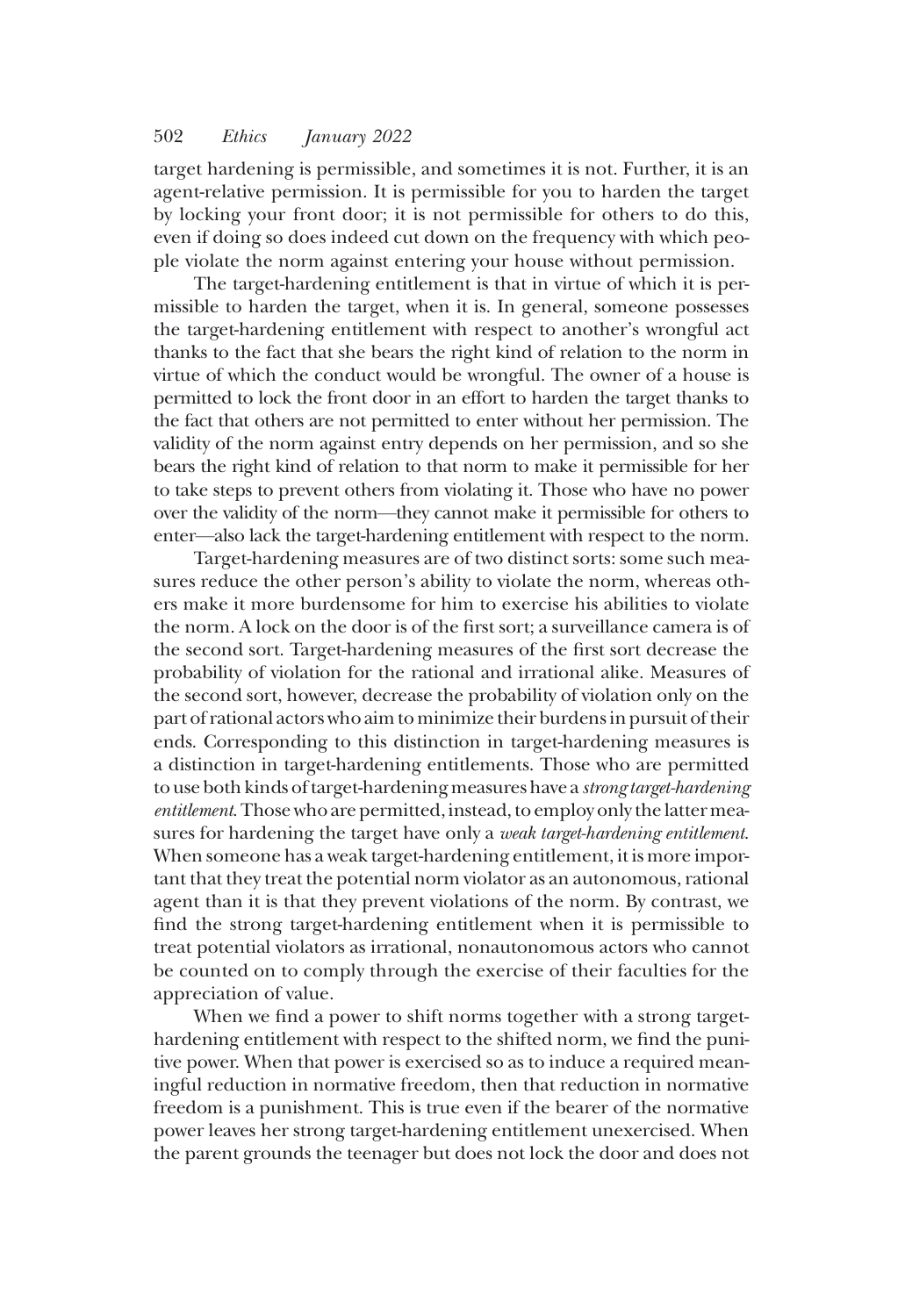take away the car keys, the parent is nonetheless exercising a punitive power, for the parent is entitled to take such steps even if she recognizes that they need not be taken or would be unwise to take.

Combining these remarks with our discussion of the circumstances in which the punitive power is possessed, we have the following:

Punitive Power: A normative power to produce required meaningful reductions in normative freedom is the punitive power if and only if (1) it is possessed with respect to D only given a finding that D has engaged in a wrongful act and (2) it is accompanied by a strong target-hardening entitlement with respect to the norms established through its exercise.

Contrast with the power exercised in the issuance of civil injunctions. There are two different things that the government is permitted to do to increase the probability that a defendant complies with a civil injunction: it can threaten civil penalties for failure, and it can threaten criminal punishment for failure. These are weak target-hardening measures. They might be highly coercive and effective, but their efficacy depends on the defendant's exercise of her power to direct her conduct in accordance with her conception of value. She complies because she does not wish to suffer the consequences, and not because she cannot do otherwise. The normative power exercised in the issuing of a civil injunction is not the punitive power thanks to the fact that the government is not entitled to force compliance with it, but only to strongly encourage, even to coerce, compliance with it. To issue a civil injunction is to maintain a picture of D as someone who can be trusted to guide his conduct in accordance with his conception of value. This means that the government is entitled to increase the probability of compliance only by altering the value of compliance, perhaps by magnifying the burdens associated with noncompliance. The government is not permitted to resort to force; it possesses only a weak, and not a strong, target-hardening entitlement.

Incarceration is punishment-by-nature for the following reasons: First, D suffers a reduction in normative freedom. Prior to sentence, it was permissible for D to be away from the prison; after, it is not. Second, the reduction in normative freedom is meaningful. D stays in the prison, and his staying there is in part explained by the fact that it is legally impermissible for him to leave. Third, this meaningful reduction in normative freedom is required. Things are not as they ought to be, legally speaking, if D does not suffer this meaningful reduction in normative freedom. Fourth, the power which the government exercises in bringing about the shifted norm is possessed in part because there was a finding of wrongdoing on the part of the person incarcerated. Fifth, the government enjoys a strong target-hardening entitlement with respect to the shifted norm—the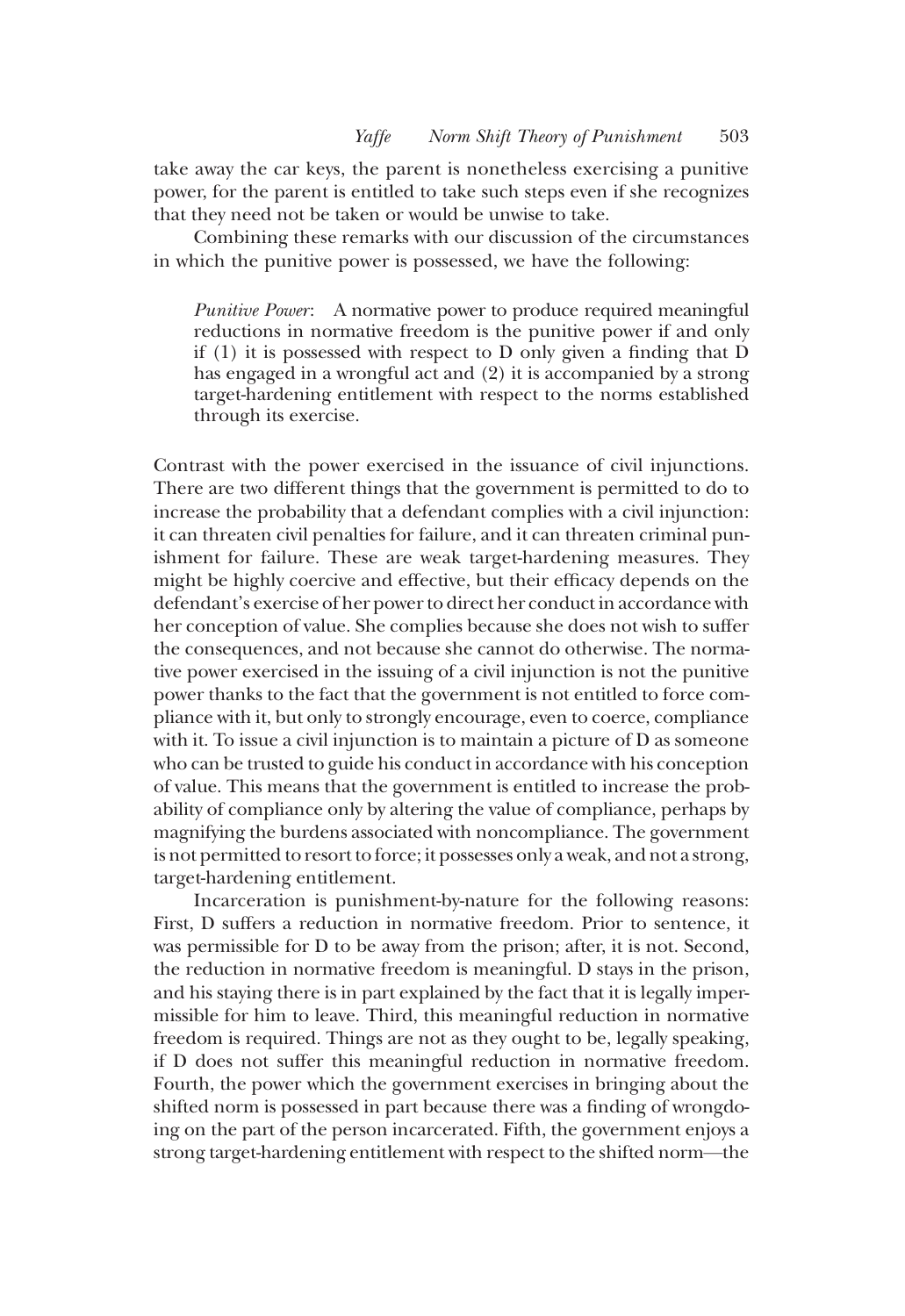norm requiring D to stay in the prison. The government is entitled to take steps not just to discourage D's escape but to prevent D's escape through means that would be effective even if D were willing to bear the burdens of escape. It is for these last two reasons that the normative power the government exercises—the power to shift norms—is the punitive power.

The theory also explains, as any account of punishment-by-nature must, why corporal punishments, such as executions, are punishments. Corporal punishments are distinguished from the simple infliction of physical harm by this: it is impermissible for those who are corporally punished to defend themselves against the infliction of the relevant physical harm. This is a reduction in normative freedom. Prior to the sentence, it was permissible for D to defend himself against a certain kind of physical attack (a lethal attack in the case of a death sentence); after the sentence, it is not. Further, the reduction in normative freedom is meaningful. D complies with the relevant shifted norm when he submits to the physical attack and his submission is explained, in part, by the impermissibility of self-defense. And the meaningful reduction in normative freedom that he suffers is required: thanks to the normative changes the punisher has brought about, things would not be as they ought to be were D not to submit. And, finally, the power the government exercises in issuing the sentence is the punitive power. It is possessed in virtue of a finding of wrongdoing by D, and it is accompanied by the strong target-hardening entitlement: the government is entitled to make it the case that D submits, and does not defend himself, whether or not D sees and responds to sufficient reasons to do so. If the government seeks not just to physically harm someone in response to a finding of wrongdoing on that person's part but also to make it impermissible for that person to defend herself, and if the government claims an entitlement to force submission, to thwart efforts at self-defense, then the government seeks to punish. What it seeks to do is to inflict something that is a punishment-by-nature.

# IV. THE PUNISHMENTS THAT RESIST DISAVOWAL

Much of the motivation for the Norm Shift Theory comes from the observation, elaborated in Section II, that there are some things that the government wants to do to people that just are punishments, whether or not the government is willing to accept that label. And so there are some things that the government is not permitted to do to people without abiding by the punitive restrictions, whether or not it is willing to accept that those restrictions apply. The Norm Shift Theory's success, then, turns on the question of whether those things that count as punishment under it resist disavowal of the label. Are all and only those things that count as punishment under the theory things that bear the label, whether or not the government wants them to?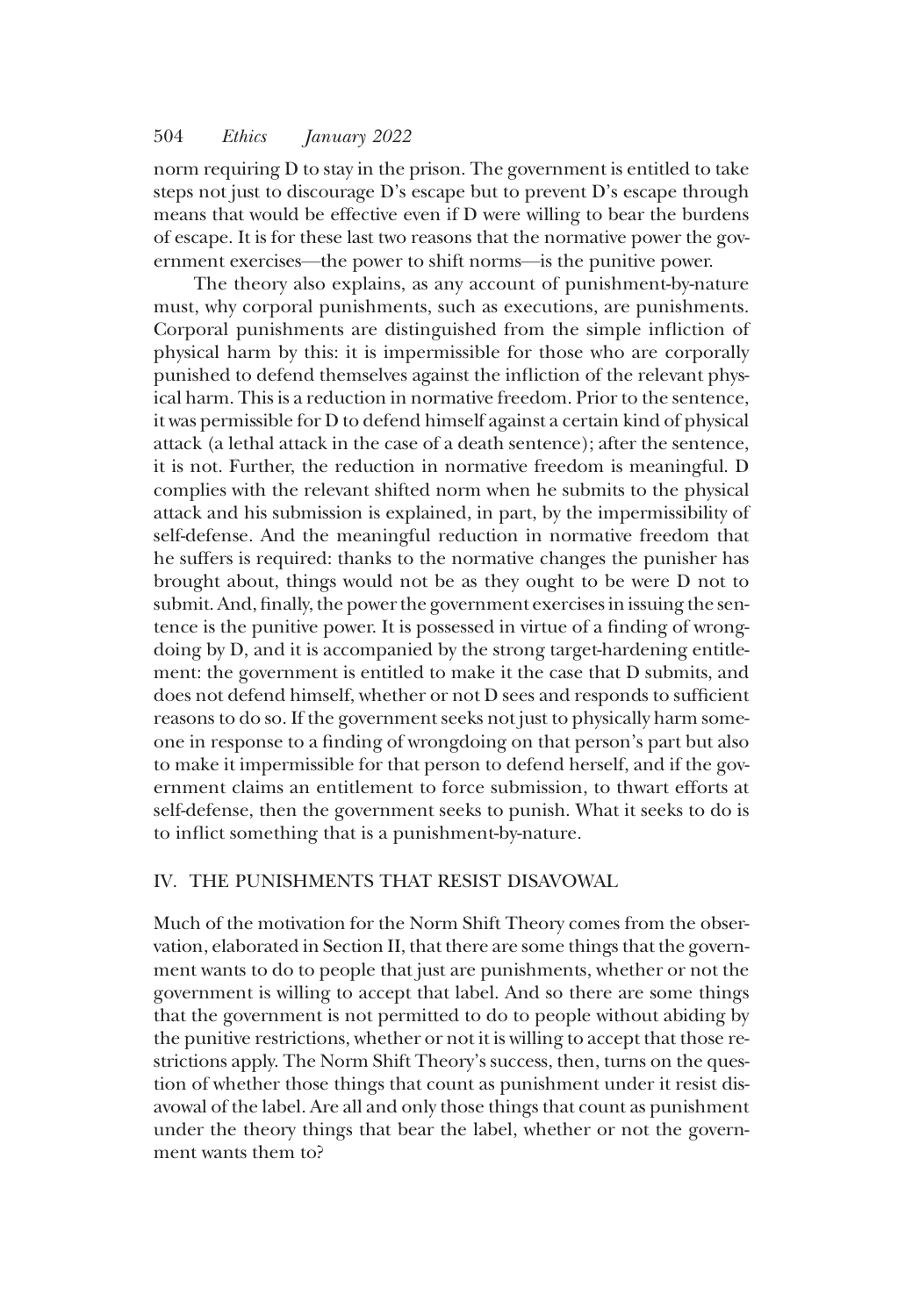One way to produce a full argument for an affirmative answer to this question would be to derive the punitive restrictions from the Norm Shift Theory. That is, if it could be shown that, for instance, the ex post facto restriction applies to the infliction of P if P is a punishment under the Norm Shift Theory—and that this is also true for the principle of excuse, the proportionality principles, and so on—then we would know that the government could not disavow the label when inflicting anything that counts as a punishment under the Norm Shift Theory. However, for reasons alluded to in Section II, I am doubtful that this full argument could be produced in support of any theory of punishment-by-nature. The problem is that there is no reason to think that all of the punitive restrictions apply because of punishment's nature considered in itself. They might apply, instead, because of the nature of the punisher, or because of the nature of the act of inflicting punishment, or for some other reason. In the absence of a full account of the source and limits of each of the punitive restrictions, a full argument in support of a theory of punishment is likely impossible to produce.

However, there is a line of thought that can give us some confidence that the Norm Shift Theory identifies the necessary and sufficient conditions of punishment-by-nature, even if it does not provide us with certainty. The theory identifies punishment with something that, by its nature, resists disavowal of the label. To see how the theory does this, consider a feature of punishment that has been recognized by every philosopher who has tried to solve the problem of definition: those who inflict punishment claim authority to do so; they make a claim of right. Answers to the question of definition always include this as a necessary condition of punishment. But prior theories also identify other necessary conditions that are entirely independent of this condition. So, for instance, when Hobbes says that punishment is "an Evill inflicted by publique Authority," he is equating "evill" with painsomething that can be inflicted with or without"publique Authority." There is no necessary connection between the identified intrinsic feature of punishment—it is painful, according to Hobbes—and the claim to authorization made by those who inflict it. The result is that no inference can be made from the proposition that D suffers something with the relevant intrinsic feature to the proposition that the inflictor claims authority to inflict it. Since it's the kind of thing that could be inflicted with or without authorization, someone who is suffering an "Evill" at the hands of the government needs to marshal additional evidence to show that the government is making a claim to right, much less the distinctive claim that it makes when it punishes, in contrast to when it taxes or issues a civil injunction. Further, if it is up to the government to decide whether or not it is making a claim to authorization, and, if so, what kind of claim it is making, then there is no possible way to succeed in showing that what the government is doing is punishing, even if it claims not to be. It is up to the government to decide.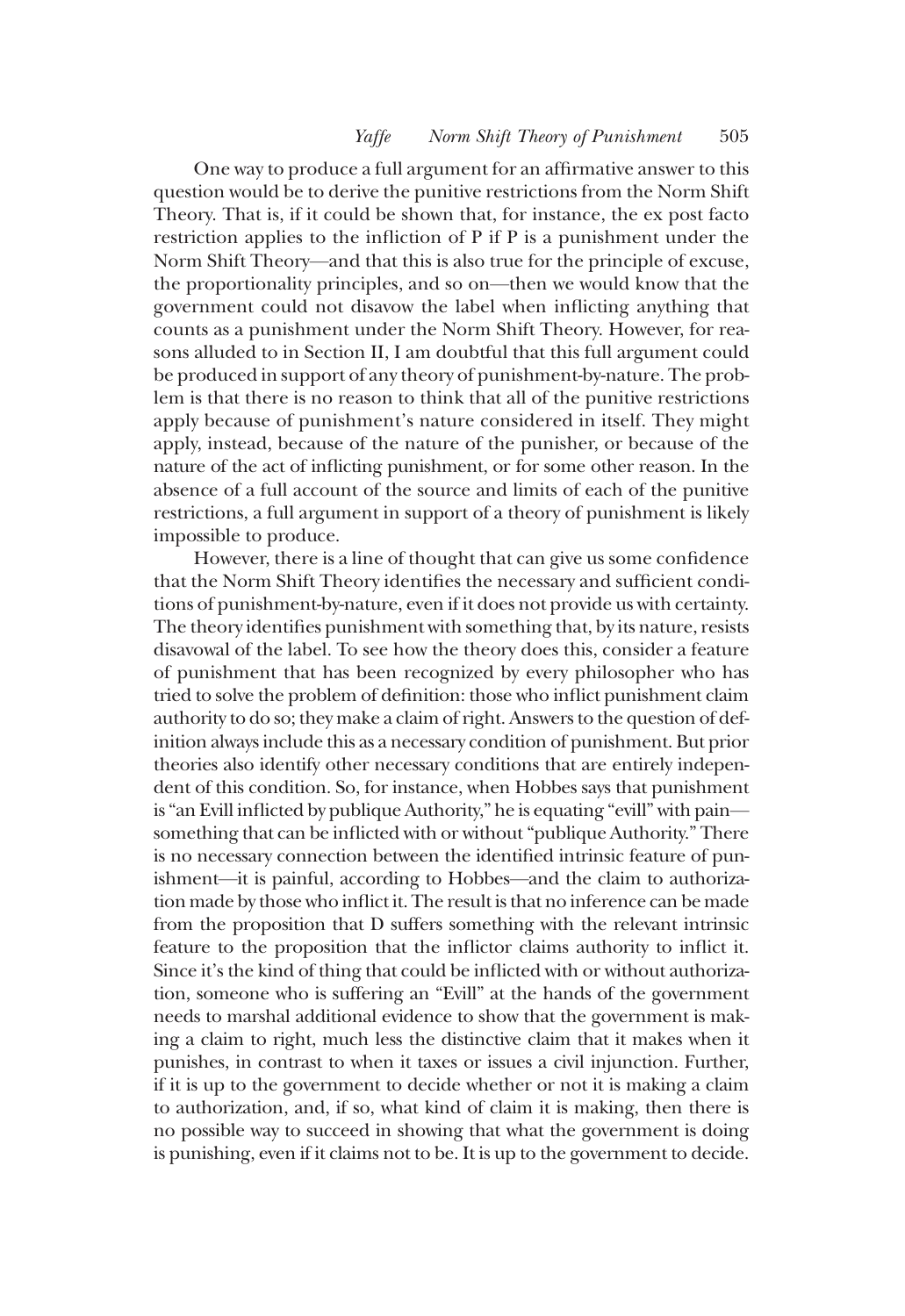Put another way, the category of punishment-by-intention swallows the category of punishment-by-nature.

To avoid this, we need a theory of punishment under which punishments have intrinsic features that necessarily imply that the government makes the distinctive claim to authorization that is involved in punishing whenever it inflicts something with those intrinsic features. That is, we need a theory under which the government cannot consistently both (1) grant that what it is inflicting has xyz intrinsic features and, at the same time, (2) deny that it claims the distinctive form of right to inflict that thing, a right which is definitive of punishment. The Norm Shift Theory fits the bill. The reason is that if the government grants that D is suffering a required meaningful reduction in normative freedom and, at the same time, grants that this is predicated on D's wrongdoing and that it is entitled to strongly harden the relevant target, then it admits that there is something in the world—the relevant kind of normative change—that could not possibly come to pass except through the exercise of the distinctive form of normative power that we are labeling "the punitive power." There is no other way, except through the exercise of the punitive power, that a required meaningful reduction in normative freedom, predicated on wrongdoing and accompanied by a strong target-hardening entitlement, could come to pass. If the world includes such a thing, then the entity that enjoys the strong target-hardening entitlement is punishing, whether it is willing to accept the label or not. Acknowledgment by the government of the intrinsic features of what it is inflicting on D entails that what it inflicts came to pass through the exercise of a distinctive normative power, the punitive power, and so is punishment. Put another way, the only way that the government can free itself from the punitive restrictions is to deny that what D is suffering is a required meaningful reduction in normative freedom, or to deny that it has the relevant power in light of D's wrongful behavior, or to deny that it enjoys a strong target-hardening entitlement. But to deny any of these things would be to give to D something that the government fervently aims to withhold. The government, after all, wants to deny that what it is inflicting is punishment while at the same time retaining all the normative changes that are involved in punishment.

To see this point more clearly, return to the case of Smith v. Doe, which, we are now in a position to see, was wrongly decided. Forced registration involves a required meaningful reduction in normative freedom. It is illegal for Doe not to register. When he complies with this requirement, his reduction in normative freedom is meaningful. And the world would not be as it is legally required to be were someone to register in his place. In fact, it would not even be as it is legally required to be were someone other than Doe himself to put him on the registry; registration requires an in-person appearance at a police station. How did all of these normative facts come to be in place? Normative change can only happen through the